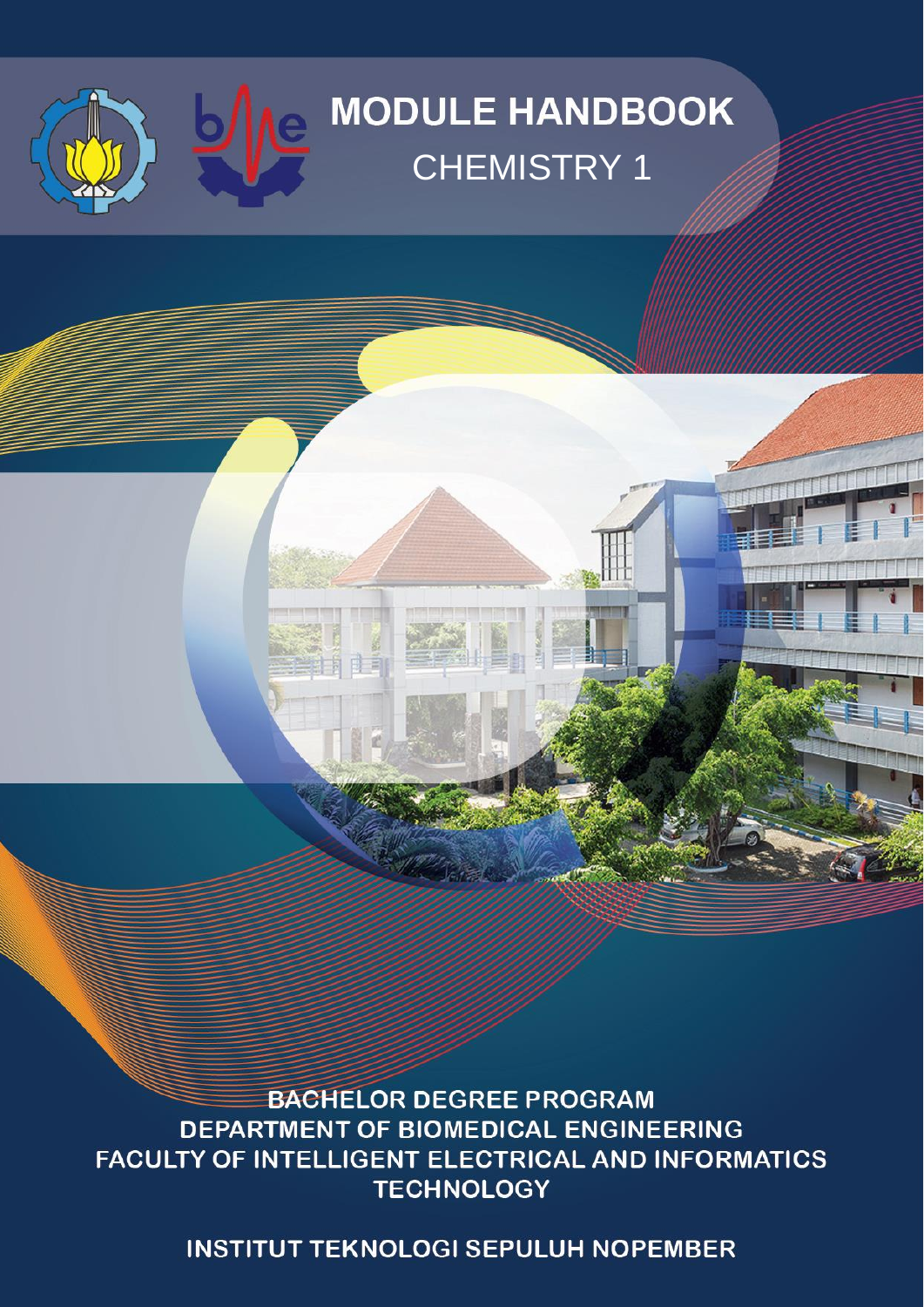#### **ENDORSEMENT PAGE**



### **MODULE HANDBOOK**

# **Chemistry 1**

### **DEPARTMENT OF BIOMEDICAL ENGINEERING**

**INSTITUT TEKNOLOGI SEPULUH NOPEMBER Number :** B/21335/IT2.IX.5.1.2/PP.03.00.00/2020

|                      | Penanggung Jawab        |                 |                  |                          |  |  |
|----------------------|-------------------------|-----------------|------------------|--------------------------|--|--|
| <b>Proses</b>        | <b>Person in Charge</b> |                 | <b>Tanggal</b>   |                          |  |  |
| <b>Process</b>       | <b>Nama</b>             | Jabatan         | Tandatangan      | <b>Date</b>              |  |  |
|                      | <b>Name</b>             | <b>Position</b> | <b>Signature</b> |                          |  |  |
| Perumus              | Drs. Muhamad            | Dosen           | <b>TTD</b>       | <b>November 23, 2019</b> |  |  |
| Preparation          | Nadjib, MS.             | Lecturer        |                  |                          |  |  |
|                      |                         |                 |                  |                          |  |  |
| Pemeriksa dan        | Dr. Didik Khusnul       | Tim kurikulum   | <b>TTD</b>       | <b>February 10, 2020</b> |  |  |
| Pengendalian         | Arif, S.Si, M.Si        | Curriculum      |                  |                          |  |  |
| Review and           |                         | team            |                  |                          |  |  |
| Control              |                         |                 |                  |                          |  |  |
| Persetujuan          |                         | Koordinator     | <b>TTD</b>       | March 02, 2020           |  |  |
| Approval             |                         | <b>RMK</b>      |                  |                          |  |  |
|                      |                         | Course Cluster  |                  |                          |  |  |
|                      |                         | Coordinator     |                  |                          |  |  |
| Penetapan            | Dr. Achmad Arifin,      | Kepala          |                  | March 09, 2020           |  |  |
| <b>Determination</b> | S.T., M.Eng.            | Departemen      |                  |                          |  |  |
|                      |                         | Head of         |                  |                          |  |  |
|                      |                         | Department      |                  |                          |  |  |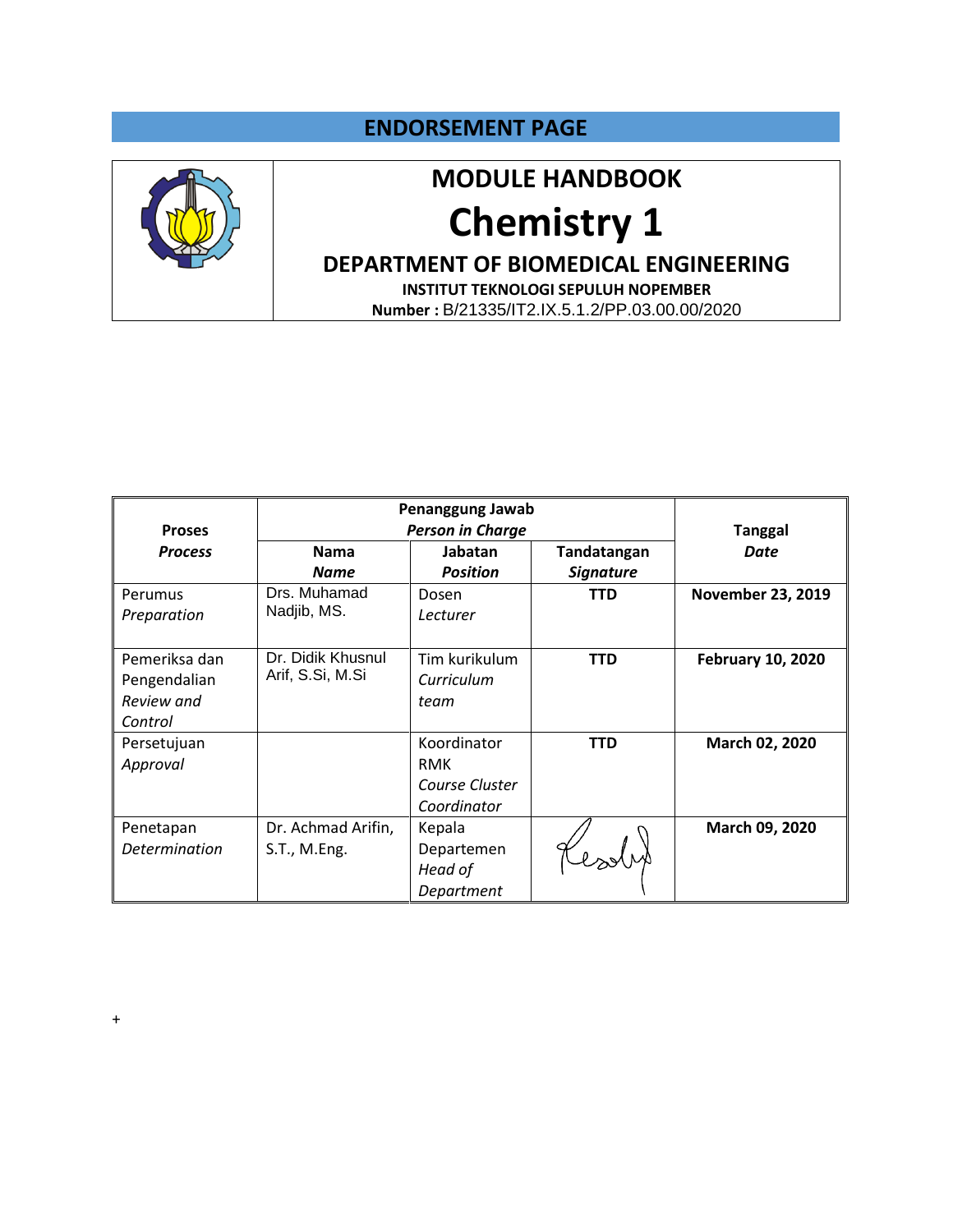## **MODULE HANDBOOK**

## **CHEMISTRY 1**

| Module name            | <b>CHEMISTRY 1</b>                                                          |                |  |  |  |  |
|------------------------|-----------------------------------------------------------------------------|----------------|--|--|--|--|
| Module level           | Undergradute                                                                |                |  |  |  |  |
| Code                   | SK184101                                                                    |                |  |  |  |  |
| Course (if applicable) | Chemistry 1                                                                 |                |  |  |  |  |
| Semester               | First/Second Semester                                                       |                |  |  |  |  |
| Person responsible for | Drs. Muhamad Nadjib, MS                                                     |                |  |  |  |  |
| the module             |                                                                             |                |  |  |  |  |
| Lecturer               | ITS Chemistry Lecturer Team                                                 |                |  |  |  |  |
| Language               | Bahasa Indonesia                                                            |                |  |  |  |  |
| Relation to curriculum | Undergradute degree program, mandatory, 1st/2nd semester.                   |                |  |  |  |  |
| Type of teaching,      | Lectures, <60 students                                                      |                |  |  |  |  |
| contact hours          |                                                                             |                |  |  |  |  |
| Workload               | Lectures : $3 \times 50 = 150$ minutes per week.<br>1.                      |                |  |  |  |  |
|                        | Exercises and Assignments : $2 \times 60 = 120$ minutes (2 hours) per<br>2. |                |  |  |  |  |
|                        | week.                                                                       |                |  |  |  |  |
|                        | Private learning : 2 x 60 = 120 minutes (2 hours) per week.<br>3.           |                |  |  |  |  |
| Credit points          | 3 credit points (sks)                                                       |                |  |  |  |  |
| Requirements           | A student must have attended at least 75% of the lectures to sit in         |                |  |  |  |  |
| according to the       | the exams.                                                                  |                |  |  |  |  |
| examination            |                                                                             |                |  |  |  |  |
| regulations            |                                                                             |                |  |  |  |  |
| Mandatory              | $\overline{a}$                                                              |                |  |  |  |  |
| prerequisites          |                                                                             |                |  |  |  |  |
| Learning outcomes      | Course Learning Outcome (CLO) after completing this                         |                |  |  |  |  |
| and their              | module,                                                                     |                |  |  |  |  |
| corresponding PLOs     | CLO 1 Students are able to use the basic principles of                      | <b>PLO 5,8</b> |  |  |  |  |
|                        | chemistry as a basis for studying science related to                        |                |  |  |  |  |
|                        | chemistry.                                                                  |                |  |  |  |  |
|                        | CLO 2 Students can perform basic chemical calculations                      | <b>PLO</b>     |  |  |  |  |
|                        |                                                                             | 1, 5, 8        |  |  |  |  |
| Content                | This course studies the basic principles of chemistry which are used        |                |  |  |  |  |
|                        | as the basis for studying the next subject related to chemistry. The        |                |  |  |  |  |
|                        | materials presented including atomic theory, chemical bonds,                |                |  |  |  |  |
|                        | stoichiometry, state of matter and phase changes, acid-base                 |                |  |  |  |  |
|                        | theorem, ionic equilibrium in solution, chemical thermodynamics,            |                |  |  |  |  |
|                        | chemical kinetics and electrochemistry.                                     |                |  |  |  |  |
| Study and              | In-class exercises                                                          |                |  |  |  |  |
| examination            | Assignment 1, 2, 3                                                          |                |  |  |  |  |
|                        | Mid-term examination                                                        |                |  |  |  |  |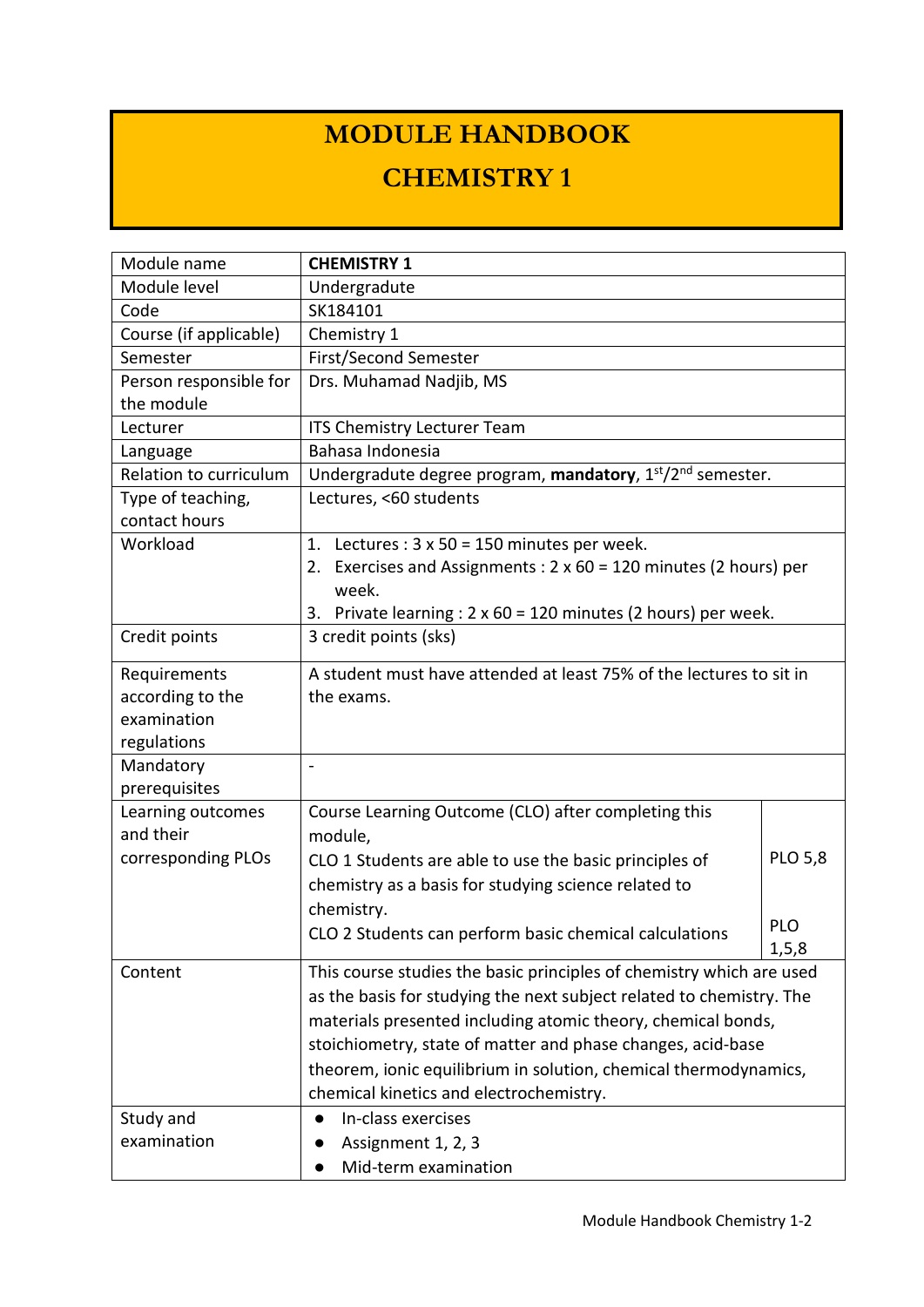| requirements and     | • Final examination                                                |
|----------------------|--------------------------------------------------------------------|
| forms of examination |                                                                    |
| Media employed       | LCD, whiteboard, websites (myITS Classroom), zoom.                 |
| <b>Reading list</b>  | Main:                                                              |
|                      | 1. Tim Dosen Departemen Kimia, (2019). "Kimia 1", edisi kedua,     |
|                      | Media Bersaudara, Surabaya.                                        |
|                      | Supporting:                                                        |
|                      | 1. Oxtoby, D.W., Gillis, H.P. and Campion, A., (2012). "Principles |
|                      | of Modern Chemistry", 7th Edition, Brooks/Cole.                    |
|                      | 2. Chang, R. and Goldsby, K., (2012). "Chemistry", 11th Edition,   |
|                      | McGraw-Hill, USA.                                                  |
|                      | 3. Goldberg, D. E., (2007). "Fundamental of Chemistry", 4th        |
|                      | Edition, McGraw-Hill Companies                                     |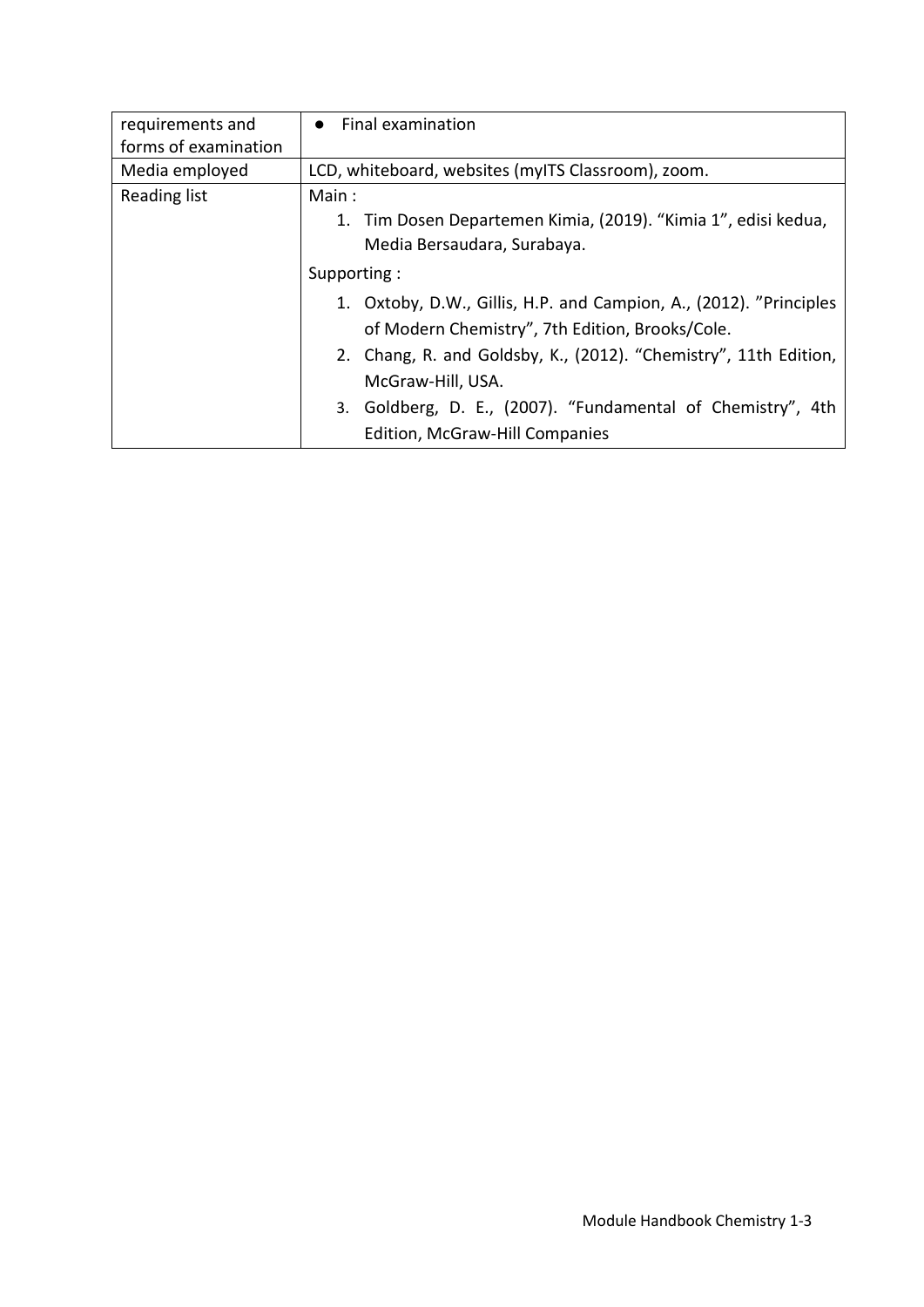#### **I. Rencana Pembelajaran Semester / Semester Learning Plan**

 $\overline{A}$ 

Г

| <b>INSTITUT TEKNOLOGI SEPULUH NOPEMBER (ITS)</b><br><b>Document</b><br><b>FACULTY OF INTELLIGENT ELECTRICAL AND INFORMATICS TECHNOLOGY</b><br>Code<br>DEPARTMENT OF BIOMEDICAL ENGINEERING                                                                                                                                                                                                                                                                                                                                                                                                                                                                                                                                                                                                                                                                                                                                                                                              |                                              |                                      |                                                             |                                                   |                                                   |                                                                                                                                                                                                                                             |  |  |
|-----------------------------------------------------------------------------------------------------------------------------------------------------------------------------------------------------------------------------------------------------------------------------------------------------------------------------------------------------------------------------------------------------------------------------------------------------------------------------------------------------------------------------------------------------------------------------------------------------------------------------------------------------------------------------------------------------------------------------------------------------------------------------------------------------------------------------------------------------------------------------------------------------------------------------------------------------------------------------------------|----------------------------------------------|--------------------------------------|-------------------------------------------------------------|---------------------------------------------------|---------------------------------------------------|---------------------------------------------------------------------------------------------------------------------------------------------------------------------------------------------------------------------------------------------|--|--|
| <b>SEMESTER LEARNING PLAN</b>                                                                                                                                                                                                                                                                                                                                                                                                                                                                                                                                                                                                                                                                                                                                                                                                                                                                                                                                                           |                                              |                                      |                                                             |                                                   |                                                   |                                                                                                                                                                                                                                             |  |  |
| <b>MATA KULIAH (MK)</b><br><b>KODE</b><br><b>CODE</b>                                                                                                                                                                                                                                                                                                                                                                                                                                                                                                                                                                                                                                                                                                                                                                                                                                                                                                                                   | <b>Rumpun MK</b><br><b>Course Cluster</b>    | <b>BOBOT</b> (sks)<br><b>Credits</b> |                                                             | <b>SEMESTER</b>                                   | <b>Tgl Penyusunan</b><br><b>Compilation Date</b>  |                                                                                                                                                                                                                                             |  |  |
| Kimia 1<br><b>Ilmu Dasar Teknik</b><br>SK184101<br><b>Chemistry 1</b><br><b>Basic Engineering</b>                                                                                                                                                                                                                                                                                                                                                                                                                                                                                                                                                                                                                                                                                                                                                                                                                                                                                       |                                              | $T = 3$                              | $P=0$                                                       | 1/11                                              | 07 Januari 2020<br>January 7 <sup>th</sup> , 2020 |                                                                                                                                                                                                                                             |  |  |
| <b>Dosen Pengembang RPS</b><br><b>OTORISASI / PENGESAHAN</b><br><b>AUTHORIZATION / ENDORSEMENT</b>                                                                                                                                                                                                                                                                                                                                                                                                                                                                                                                                                                                                                                                                                                                                                                                                                                                                                      | Developer Lecturer of Semester Learning Plan |                                      | <b>Koordinator RMK</b><br><b>Course Cluster Coordinator</b> | <b>Ka DEPARTEMEN</b><br><b>Head of Department</b> |                                                   |                                                                                                                                                                                                                                             |  |  |
| CPL-PRODI yang dibebankan pada MK                                                                                                                                                                                                                                                                                                                                                                                                                                                                                                                                                                                                                                                                                                                                                                                                                                                                                                                                                       | (Drs. Muhamad Nadjib, M.S)                   |                                      | (M. Hilman Fatoni, S.T., M.T.)                              |                                                   | (Dr. Achmad Arifin, S.T., M.Eng.)                 |                                                                                                                                                                                                                                             |  |  |
| <b>PLO Program Charged to The Course</b><br>Pembelajaran                                                                                                                                                                                                                                                                                                                                                                                                                                                                                                                                                                                                                                                                                                                                                                                                                                                                                                                                |                                              |                                      |                                                             |                                                   |                                                   |                                                                                                                                                                                                                                             |  |  |
| A.1 CPL-01<br>Memiliki moral, etika, tanggung jawab dan kepribadian yang baik di dalam menyelesaikan tugasnya<br>A.1 PLO-01<br>Have good morals, ethics, responsibility and personality in completing their duties<br>Bertanggungjawab pada pekerjaan sendiri dan dapat diberi tanggung jawab atas pencapaian hasil kerja organisasi<br><b>B.3 CPL-05</b><br>Responsible for his own task and can be given responsibility for the achievement of the organization<br><b>B.3 PLO-05</b><br>Mampu mengaplikasikan pola pikir kimia dan memanfaatkan IPTEK pada bidangnya dalam menyelesaikan masalah yang dihadapi<br><b>D.1 CPL-08</b><br>Able to apply chemical mindset and take advantage of science and technology in their fields for solving problems<br>D.1 PLO-08<br>Capaian Pembelajaran Mata Kuliah (CPMK)<br>Course Learning Outcome (CLO) - If CLO as description capability of<br>each Learning Stage in the course, then CLO = LLO<br>CP MK 1<br>CLO <sub>1</sub><br>kimia. |                                              |                                      |                                                             |                                                   |                                                   |                                                                                                                                                                                                                                             |  |  |
|                                                                                                                                                                                                                                                                                                                                                                                                                                                                                                                                                                                                                                                                                                                                                                                                                                                                                                                                                                                         |                                              |                                      |                                                             |                                                   |                                                   | Mahasiswa mampu menggunakan prinsip-prinsip dasar ilmu kimia sebagai dasar dalam mempelajari ilmu yang berkaitan dengan<br>Students are able to use the basic principles of chemistry as a basis for studying subject related to chemistry. |  |  |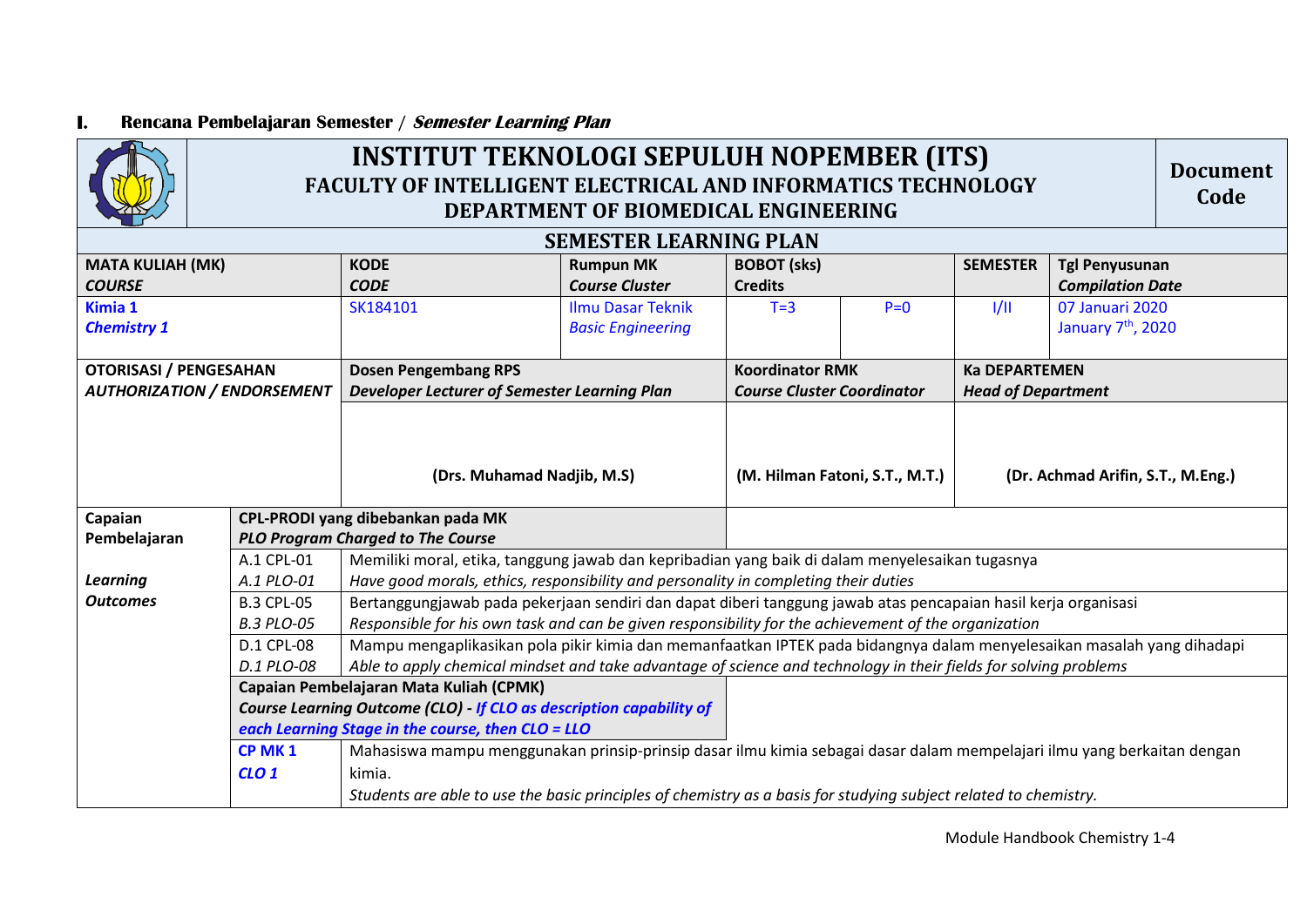|                                | CP MK <sub>2</sub> |                                                                           |                  | Mahasiswa dapat melakukan perhitungan-perhitungan dasar kimia |                  |                                                                                          |                  |                  |                                                                                                                                                     |                                                                                                                                                  |  |
|--------------------------------|--------------------|---------------------------------------------------------------------------|------------------|---------------------------------------------------------------|------------------|------------------------------------------------------------------------------------------|------------------|------------------|-----------------------------------------------------------------------------------------------------------------------------------------------------|--------------------------------------------------------------------------------------------------------------------------------------------------|--|
|                                | CLO <sub>2</sub>   |                                                                           |                  | Students can perform basic chemical calculations              |                  |                                                                                          |                  |                  |                                                                                                                                                     |                                                                                                                                                  |  |
| Peta CPL-CP MK                 |                    | CPL <sub>1</sub>                                                          | CPL <sub>2</sub> | CPL <sub>3</sub>                                              | CPL <sub>4</sub> | CPL <sub>5</sub>                                                                         | CPL <sub>6</sub> | CPL <sub>7</sub> | CPL <sub>8</sub>                                                                                                                                    | CPL <sub>9</sub>                                                                                                                                 |  |
|                                |                    | PLO <sub>1</sub>                                                          | PLO <sub>2</sub> | PLO <sub>3</sub>                                              | PLO <sub>4</sub> | PLO <sub>5</sub>                                                                         | PLO <sub>6</sub> | PLO <sub>7</sub> | PLO <sub>8</sub>                                                                                                                                    | PLO <sub>9</sub>                                                                                                                                 |  |
| Map of PLO - CLO               | CPMK <sub>1</sub>  |                                                                           |                  |                                                               |                  | ✓                                                                                        |                  |                  | ✓                                                                                                                                                   |                                                                                                                                                  |  |
|                                | CLO <sub>1</sub>   |                                                                           |                  |                                                               |                  |                                                                                          |                  |                  |                                                                                                                                                     |                                                                                                                                                  |  |
|                                | <b>CPMK2</b>       | $\checkmark$                                                              |                  |                                                               |                  | $\checkmark$                                                                             |                  |                  | $\checkmark$                                                                                                                                        |                                                                                                                                                  |  |
|                                | CLO <sub>2</sub>   |                                                                           |                  |                                                               |                  |                                                                                          |                  |                  |                                                                                                                                                     |                                                                                                                                                  |  |
|                                |                    |                                                                           |                  |                                                               |                  |                                                                                          |                  |                  |                                                                                                                                                     |                                                                                                                                                  |  |
|                                |                    |                                                                           |                  |                                                               |                  |                                                                                          |                  |                  |                                                                                                                                                     |                                                                                                                                                  |  |
| <b>Diskripsi Singkat</b>       |                    |                                                                           |                  |                                                               |                  |                                                                                          |                  |                  |                                                                                                                                                     | Mata kuliah ini mempelajari prinsip prinsip dasar ilmu kimia yang digunakan sebagai dasar untuk mempelajari ilmu-ilmu selanjutnya yang berkaitan |  |
| <b>MK</b>                      |                    |                                                                           |                  |                                                               |                  |                                                                                          |                  |                  | dengan kimia. Materi yang disampaikan meliputi teori atom, ikatan kimia, stoikhiometri, wujud zat dan perubahan fasa, teori asam basa,              |                                                                                                                                                  |  |
|                                |                    |                                                                           |                  |                                                               |                  | kesetimbangan ionik dalam larutan, termodinamika kimia, kinetika kimia dan elektrokimia. |                  |                  |                                                                                                                                                     |                                                                                                                                                  |  |
| <b>Short Description</b>       |                    |                                                                           |                  |                                                               |                  |                                                                                          |                  |                  |                                                                                                                                                     |                                                                                                                                                  |  |
| of Course                      |                    |                                                                           |                  |                                                               |                  |                                                                                          |                  |                  | This course studies the basic principles of chemistry which are used as the basis for studying the next subjects related to chemistry. The material |                                                                                                                                                  |  |
|                                |                    |                                                                           |                  |                                                               |                  |                                                                                          |                  |                  | presented includes atomic theorem, chemical bonds, stoichiometry, state of matter and phase changes, acid-base theorem, ionic equilibrium in        |                                                                                                                                                  |  |
|                                |                    | solution, chemical thermodynamics, chemical kinetics and electrochemical. |                  |                                                               |                  |                                                                                          |                  |                  |                                                                                                                                                     |                                                                                                                                                  |  |
| <b>Bahan Kajian:</b><br>Materi |                    | 1. Konsep dasar kimia                                                     |                  |                                                               |                  |                                                                                          |                  |                  |                                                                                                                                                     |                                                                                                                                                  |  |
|                                |                    | Model dan struktur atom, Konfigurasi Elektron                             |                  |                                                               |                  |                                                                                          |                  |                  |                                                                                                                                                     |                                                                                                                                                  |  |
| pembelajaran                   | 3.                 | Ikatan Kimia                                                              |                  |                                                               |                  |                                                                                          |                  |                  |                                                                                                                                                     |                                                                                                                                                  |  |
| <b>Course Materials:</b>       | 4.                 | Stoikhiometri dan Reaksi Kimia                                            |                  |                                                               |                  |                                                                                          |                  |                  |                                                                                                                                                     |                                                                                                                                                  |  |
|                                |                    | Wujud Zat dan Perubahan Fase                                              |                  |                                                               |                  |                                                                                          |                  |                  |                                                                                                                                                     |                                                                                                                                                  |  |
|                                | 6.                 | Larutan, Konsentrasi, Sifat Koligatif                                     |                  |                                                               |                  |                                                                                          |                  |                  |                                                                                                                                                     |                                                                                                                                                  |  |
|                                | 7.                 |                                                                           |                  |                                                               |                  |                                                                                          |                  |                  | Kesetimbangan Kimia, Teori Asam Basa, Kesetimbangan Ionik dalam Larutan (Asam Basa, Kelarutan, Kompleks dan Pengendapan)                            |                                                                                                                                                  |  |
|                                | 8.                 | Termodinamika Kimia                                                       |                  |                                                               |                  |                                                                                          |                  |                  |                                                                                                                                                     |                                                                                                                                                  |  |
|                                | 9.                 | Kinetika Kimia                                                            |                  |                                                               |                  |                                                                                          |                  |                  |                                                                                                                                                     |                                                                                                                                                  |  |
|                                | 10. Elektrokimia   |                                                                           |                  |                                                               |                  |                                                                                          |                  |                  |                                                                                                                                                     |                                                                                                                                                  |  |
|                                |                    |                                                                           |                  |                                                               |                  |                                                                                          |                  |                  |                                                                                                                                                     |                                                                                                                                                  |  |
|                                | 1.                 | <b>Basic concept of chemistry</b>                                         |                  |                                                               |                  |                                                                                          |                  |                  |                                                                                                                                                     |                                                                                                                                                  |  |
|                                |                    |                                                                           |                  | Atom's model and structure, electron configuration            |                  |                                                                                          |                  |                  |                                                                                                                                                     |                                                                                                                                                  |  |
|                                |                    | 3. Chemical bond                                                          |                  |                                                               |                  |                                                                                          |                  |                  |                                                                                                                                                     |                                                                                                                                                  |  |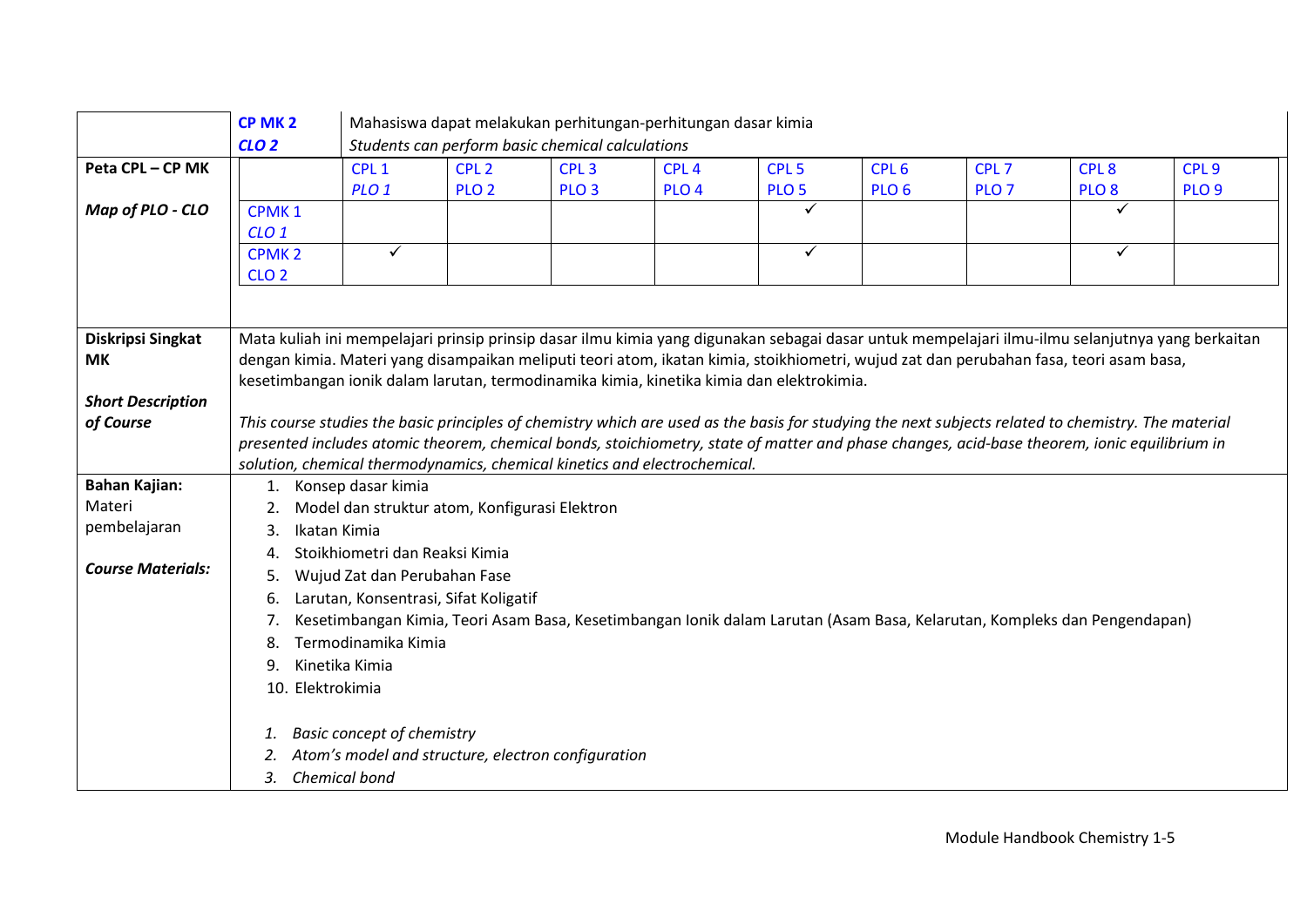|                                                       |                                                                                                                                                                                                                                                     | Stoichiometry and chemical reaction<br>4.<br>State of matter and phase changes<br>5.<br>Solution, concentration, and colligative characteristic<br>6.<br>Chemical equilibrium, acid-base theorem, ionic equilibrium in solution(acid-base, solubility, complex and deposition)<br>7.<br>Chemical thermodynamics<br>8.<br><b>Chemical kinetics</b><br>9.<br>10. Electrochemical |                                                                                                                                                                                                                                            |                                                        |                                                                                                                          |                                                        |                                              |
|-------------------------------------------------------|-----------------------------------------------------------------------------------------------------------------------------------------------------------------------------------------------------------------------------------------------------|--------------------------------------------------------------------------------------------------------------------------------------------------------------------------------------------------------------------------------------------------------------------------------------------------------------------------------------------------------------------------------|--------------------------------------------------------------------------------------------------------------------------------------------------------------------------------------------------------------------------------------------|--------------------------------------------------------|--------------------------------------------------------------------------------------------------------------------------|--------------------------------------------------------|----------------------------------------------|
|                                                       |                                                                                                                                                                                                                                                     |                                                                                                                                                                                                                                                                                                                                                                                |                                                                                                                                                                                                                                            |                                                        |                                                                                                                          |                                                        |                                              |
| Pustaka                                               |                                                                                                                                                                                                                                                     | Utama / Main:                                                                                                                                                                                                                                                                                                                                                                  |                                                                                                                                                                                                                                            |                                                        |                                                                                                                          |                                                        |                                              |
| <b>References</b>                                     |                                                                                                                                                                                                                                                     | 1.<br>2.<br>3.                                                                                                                                                                                                                                                                                                                                                                 | Halliday & Resnic; 'Fundamental of Physics'. John Wiley and Sons, New York, 1987<br>Tim Dosen, "Diktat Fisika II", "Soal-soal Fisika II", Fisika FMIPA-ITS<br>Giancoli, DC., (terj, Yuhilza H), 'Fisika, jilid 2', Ertangga, Jakarta, 2001 |                                                        |                                                                                                                          |                                                        |                                              |
|                                                       | Pendukung / Supporting:<br>1. Alonso & Finn,"Fundamental University Physics", Addison Wesley Pub Comp Inc, 13'ed, Calf, 1990<br>Tipler, PA, (ted. L Prasetio dan R.W.Adi), "Fisika: untuk Sains dan Teknik, Jilid 2", Erlangga, Jakarta, 1998<br>2. |                                                                                                                                                                                                                                                                                                                                                                                |                                                                                                                                                                                                                                            |                                                        |                                                                                                                          |                                                        |                                              |
|                                                       | Dosen Pengampu                                                                                                                                                                                                                                      |                                                                                                                                                                                                                                                                                                                                                                                | Zjahra Vianita Nugraheni, S.Si., M.Si.                                                                                                                                                                                                     |                                                        |                                                                                                                          |                                                        |                                              |
| <b>Lecturers</b><br>Matakuliah syarat<br>Prerequisite |                                                                                                                                                                                                                                                     |                                                                                                                                                                                                                                                                                                                                                                                |                                                                                                                                                                                                                                            |                                                        |                                                                                                                          |                                                        |                                              |
|                                                       |                                                                                                                                                                                                                                                     |                                                                                                                                                                                                                                                                                                                                                                                | Penilaian / Assessment                                                                                                                                                                                                                     |                                                        | Bentuk Pembelajaran; Metode<br>Pembelajaran; Penugasan Mahasiswa;                                                        | Materi Pembelajaran                                    | <b>Bobot</b>                                 |
| Mg ke/<br><b>Week</b>                                 | Kemampuan akhir tiap<br>tahapan belajar (Sub-CPMK) /<br><b>Final ability of each learning</b><br>stage (LLO)                                                                                                                                        |                                                                                                                                                                                                                                                                                                                                                                                | Indikator /<br><b>Indicator</b>                                                                                                                                                                                                            | Kriteria & Teknik /<br>Criteria &<br><b>Techniques</b> | [ Estimasi Waktu] /<br><b>Form of Learning; Learning Method;</b><br><b>Student Assignment;</b><br><b>Estimated Time]</b> | [Pustaka] /<br><b>Learning Material</b><br>[Reference] | Penilaian<br>/Assess-<br>ment<br>Load $(\%)$ |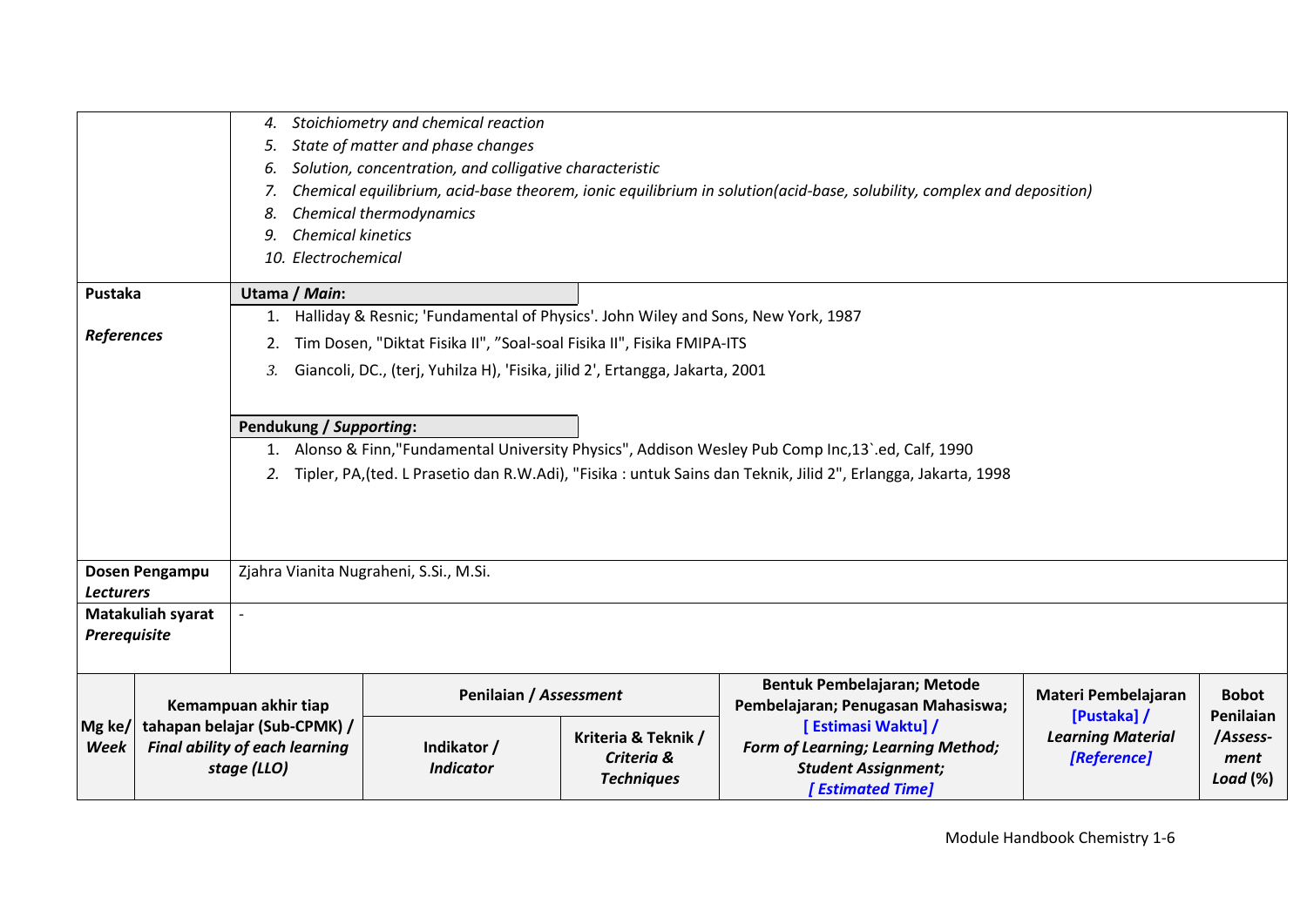| (1)            | (2)                                                                                                                                                                                                                 | (3)                                                                                                                                                                                                                                                                                                                                                                                                                                                                    | (4)                                                                                                       | Tatap Muka/                                                                                                                                                                                                 | Daring /   | (7)                                                                                                                                                                                                                                                                                                                                                                                                                                         | (8)           |
|----------------|---------------------------------------------------------------------------------------------------------------------------------------------------------------------------------------------------------------------|------------------------------------------------------------------------------------------------------------------------------------------------------------------------------------------------------------------------------------------------------------------------------------------------------------------------------------------------------------------------------------------------------------------------------------------------------------------------|-----------------------------------------------------------------------------------------------------------|-------------------------------------------------------------------------------------------------------------------------------------------------------------------------------------------------------------|------------|---------------------------------------------------------------------------------------------------------------------------------------------------------------------------------------------------------------------------------------------------------------------------------------------------------------------------------------------------------------------------------------------------------------------------------------------|---------------|
| $\mathbf{1}$   | Mahasiswa mampu<br>menjelaskan prinsip-prinsip<br>dasar kimia, meliputi Konsep<br>Dasar Kimia<br>Students are able to explain<br>the basic principles of<br>chemistry, including the basic<br>concepts of chemistry | Ketepatan dalam<br>$\bullet$<br>menjelaskan konsep<br>dasar kimia<br>Ketepatan dalam<br>$\bullet$<br>perhitungan (rumus<br>dan satuan)<br>Ketepatan dalam<br>$\bullet$<br>memberikan contoh<br>konsep dasar kimia<br>dalam kehidupan<br>sehari-hari yang<br>relevan<br>Accuracy in explaining<br>basic chemical<br>concepts<br>Accuracy in<br>calculations (formulas<br>and units)<br>Accuracy in providing<br>examples of chemical<br>basic concepts in daily<br>life | Pemberian contoh<br>soal perhitungan<br>sederhana<br>Giving examples of<br>simple calculation<br>problems | $In-class (5)$<br>Small Grup<br>$\bullet$<br>discussion<br>$[TM:1\times(2\times50']$<br>[TM:1x(1x50')]<br><b>Small Grup</b><br>$\bullet$<br>discussion<br>[FF:1 $\times$ (2 $\times$ 50']<br>[FF:1x(1x50')] | Online (6) | Kontrak Kuliah<br>$\bullet$<br>Proses analisis<br>materi<br>(unsur, senyawa,<br>sifat fisika, sifat<br>kimia)<br>Hukum-hukum<br>dasar<br>penggabungan<br>unsur (Proust,<br>Lavoisier, Dalton)<br><b>Study Contracts</b><br>$\bullet$<br>Analysis of matter<br>(elements,<br>compounds,<br>physical<br>properties,<br>chemical<br>properties)<br><b>Basic laws of</b><br>$\bullet$<br>compounding<br>elements (Proust,<br>Lavoisier, Dalton) | $\mathcal{L}$ |
| $\overline{2}$ | Mahasiswa mampu<br>menjelaskan prinsip-prinsip<br>dasar kimia, meliputi Model<br>dan Struktur Atom                                                                                                                  | Ketepatan dalam<br>$\bullet$<br>menjelaskan konsep<br>struktur atom<br>Ketepatan dalam<br>$\bullet$<br>perhitungan model<br>atom sederhana                                                                                                                                                                                                                                                                                                                             | Pemberian latihan<br>soal<br>Giving exercises                                                             | Small Grup<br>$\bullet$<br>discussion<br>$[TM:1\times(2\times50)]$<br>[TM:1x(1x50)]<br>[PT:1x(1x60')]                                                                                                       |            | Perkembangan<br>$\bullet$<br>model dan<br>struktur atom<br>Percobaan-<br>$\bullet$<br>percobaan yang<br>mendasarinya                                                                                                                                                                                                                                                                                                                        |               |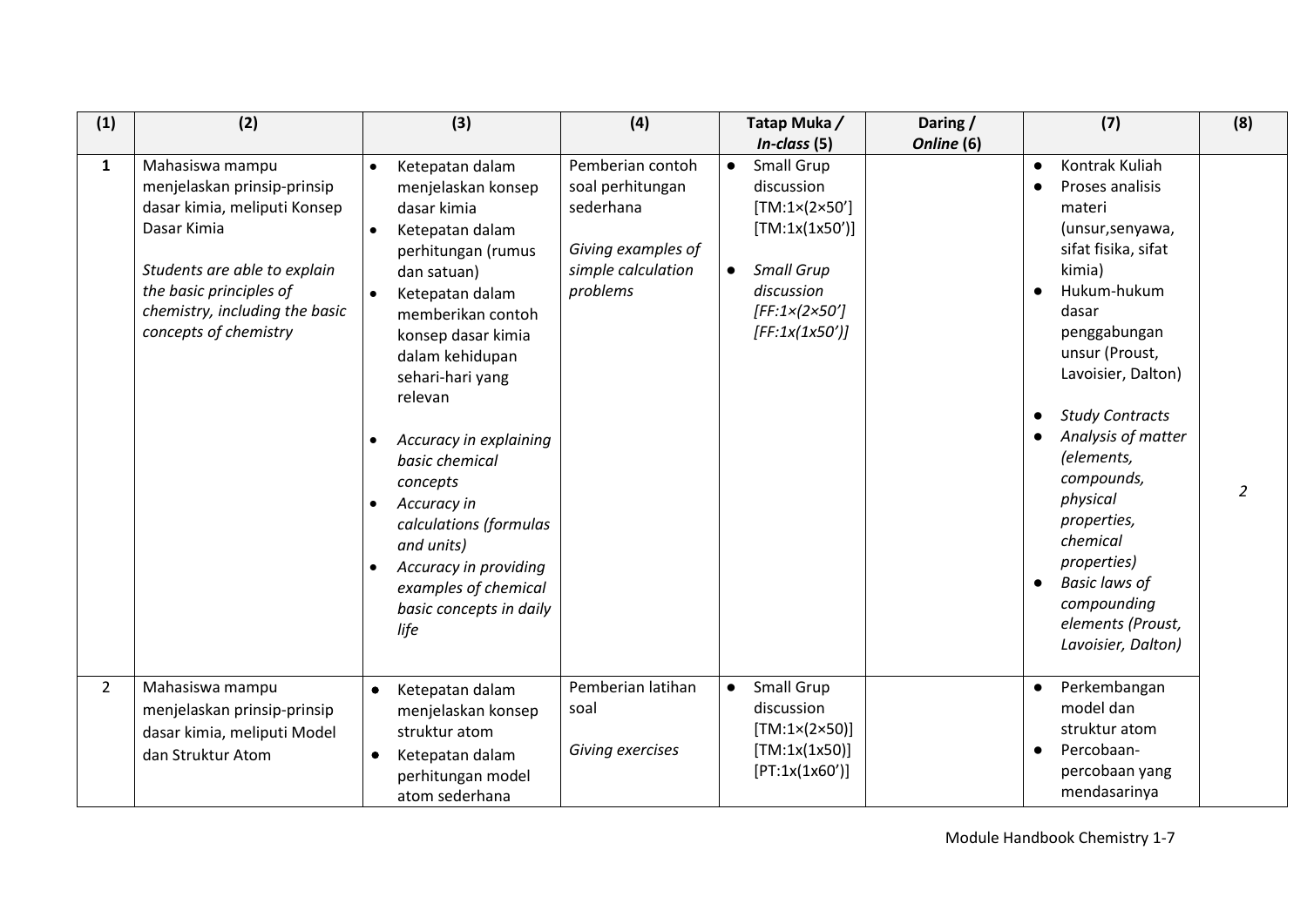|   | Students are able to explain<br>the basic principles of<br>chemistry, including Atomic<br><b>Model and Structure</b>                                                                                                                                                                             | Accuracy in explaining<br>$\bullet$<br>the concept of atom's<br>structure<br>Accuracy in<br>$\bullet$<br>calculating simple<br>atomic model                                                                                                                                                                                                    |                            | • Small Group<br><b>Discussion</b><br>[FF:1×(2×50)]<br>[FF:1x(1x50)]<br>[SS: 1x(1x60')]                                                                                                                                                                                                                                          | (Dalton,<br>Thompson,<br>Rutherford, Bohr<br>dan Spektrum<br>Atom Hidrogen)<br>Revolution of<br>atomic structure<br>and models<br>The experiments<br>$\bullet$<br>that underlie it<br>(Dalton,<br>Thompson,<br>Rutherford, Bohr<br>and the Atomic<br>Spectrum of<br>Hydrogen) |
|---|--------------------------------------------------------------------------------------------------------------------------------------------------------------------------------------------------------------------------------------------------------------------------------------------------|------------------------------------------------------------------------------------------------------------------------------------------------------------------------------------------------------------------------------------------------------------------------------------------------------------------------------------------------|----------------------------|----------------------------------------------------------------------------------------------------------------------------------------------------------------------------------------------------------------------------------------------------------------------------------------------------------------------------------|-------------------------------------------------------------------------------------------------------------------------------------------------------------------------------------------------------------------------------------------------------------------------------|
| 3 | Mahasiswa mampu<br>menjelaskan prinsip-prinsip<br>dasar kimia, meliputi<br>Konfigurasi Elektron dan sifat<br>sistem periodik unsur<br>Students are able to explain<br>the basic principles of<br>chemistry, including electron<br>configuration and properties<br>of periodic system of elements | Ketepatan dalam<br>$\bullet$<br>menjelaskan dan<br>menuliskan<br>konfigurasi elektron<br>dari atom/unsur dan<br>ion<br>Ketepatan dalam<br>$\bullet$<br>menjelaskan 4 sifat<br>dasar dalam sistem<br>periodik unsur<br>Accuracy in explaining<br>$\bullet$<br>and writing down the<br>electron configuration<br>of atoms / elements<br>and ions | <b>Tugas</b><br>Assignment | • Role-Play &<br>Simulation<br>$[TM: 1 \times (2 \times 50')]$<br>• Small Grup<br><b>Discussion</b><br>$[TM: 1 \times (1 \times 50')]$<br>[PT: 1x(1x60')]<br>$\bullet$ Role-Play &<br>Simulation<br>[FF: $1 \times (2 \times 50')$ ]<br>• Small Grup<br><b>Discussion</b><br>[FF: $1 \times (1 \times 50')$ ]<br>[SS: 1x(1x60')] | Konfigurasi<br>$\bullet$<br>elektron suatu<br>atom/unsur dan<br>ion<br><b>Sistem Periodik</b><br>Unsur<br>Sifat periodisitas<br>$\bullet$<br>unsur<br>Electron<br>$\bullet$<br>configuration of<br>an atom/element<br>and ion<br>Periodic System of<br>Elements               |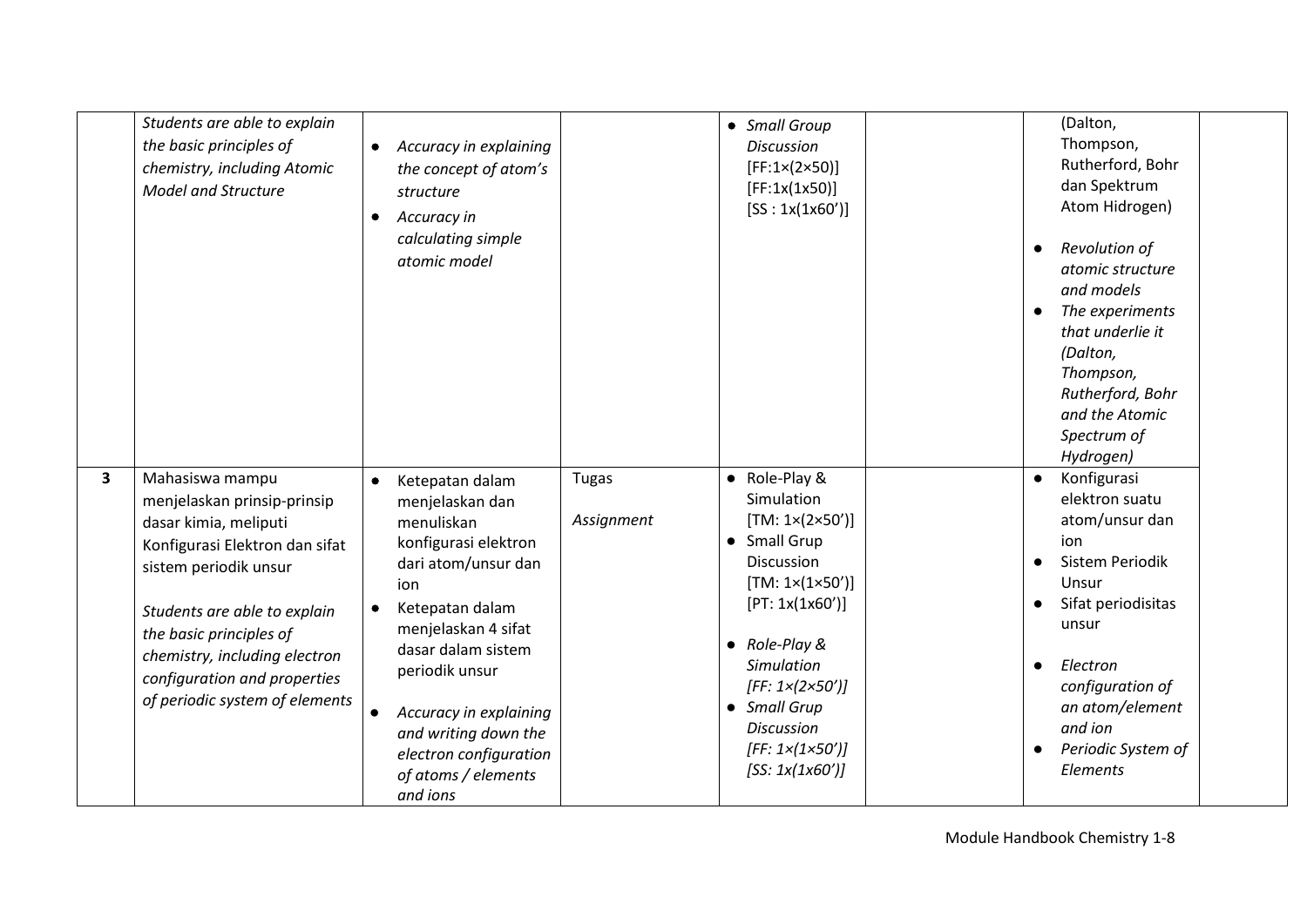|   |                                                                                                                                                                                                     | Accuracy in explaining<br>$\bullet$<br>4 basic properties in<br>the periodic system of<br>elements                                                                                                                                                                                                                                               |                              |                                                                                                                                                                                                                                                                                                                           | Periodicity of the<br>$\bullet$<br>elements                                                                                                                                                                                                                                                                                                                                                                                                                                                               |                |
|---|-----------------------------------------------------------------------------------------------------------------------------------------------------------------------------------------------------|--------------------------------------------------------------------------------------------------------------------------------------------------------------------------------------------------------------------------------------------------------------------------------------------------------------------------------------------------|------------------------------|---------------------------------------------------------------------------------------------------------------------------------------------------------------------------------------------------------------------------------------------------------------------------------------------------------------------------|-----------------------------------------------------------------------------------------------------------------------------------------------------------------------------------------------------------------------------------------------------------------------------------------------------------------------------------------------------------------------------------------------------------------------------------------------------------------------------------------------------------|----------------|
| 4 | Mahasiswa mampu<br>menjelaskan prinsip-prinsip<br>dasar kimia, meliputi Ikatan<br>Kimia<br>Students are able to explain<br>the basic principles of<br>chemistry, including Chemical<br><b>Bonds</b> | Ketepatan dalam<br>$\bullet$<br>menjelaskan konsep<br>pembentukan ikatan<br>kimia<br>Ketepatan dalam<br>$\bullet$<br>menjelaskan dan<br>membedakan jenis<br>ikatan kimia<br>Accuracy in explaining<br>$\bullet$<br>the formation of<br>chemical bond<br>Accuracy in describing<br>$\bullet$<br>and differentiating<br>types of chemical<br>bonds | Tugas Kelompok<br>Group task | • Role-Play &<br>Simulation<br>$[TM: 1 \times (2 \times 50')]$<br>• Small Grup<br>Discussion<br>$[TM: 1 \times (1 \times 50')]$<br>[PT: 1x(1x60')]<br>$\bullet$ Role-Play &<br>Simulation<br>[FF: $1 \times (2 \times 50')$ ]<br>• Small Grup<br><b>Discussion</b><br>[FF: $1 \times (1 \times 50')$ ]<br>[SS: 1x(1x60')] | Ikatan ionik,<br>$\bullet$<br>kovalen dan<br>kovalen polar<br>Momen dipol,<br>ikatan logam,<br>ikatan hidrogen,<br>dan ikatan Van<br>der Walls<br>Struktur dan<br>$\bullet$<br>bentuk geometri<br>molekul (struktur<br>Lewis dan<br>hibridisasi)<br>Ionic, covalent<br>$\bullet$<br>and polar covalent<br>bonds<br>Dipole moments,<br>metal bonds,<br>hydrogen bonds,<br>and Van der Walls<br>bonds<br>Structures and<br>$\bullet$<br>geometries of<br>molecule(Lewis<br>structures and<br>hybridization) | $2^{\circ}$    |
| 5 | Mahasiswa mampu<br>menjelaskan prinsip-prinsip                                                                                                                                                      | Ketepatan melakukan<br>perhitungan yang                                                                                                                                                                                                                                                                                                          | Kuis<br>Responsi             | Small Grup<br>discussion                                                                                                                                                                                                                                                                                                  | Perhitungan<br>$\bullet$<br>konsep mol                                                                                                                                                                                                                                                                                                                                                                                                                                                                    | Responsi<br>:2 |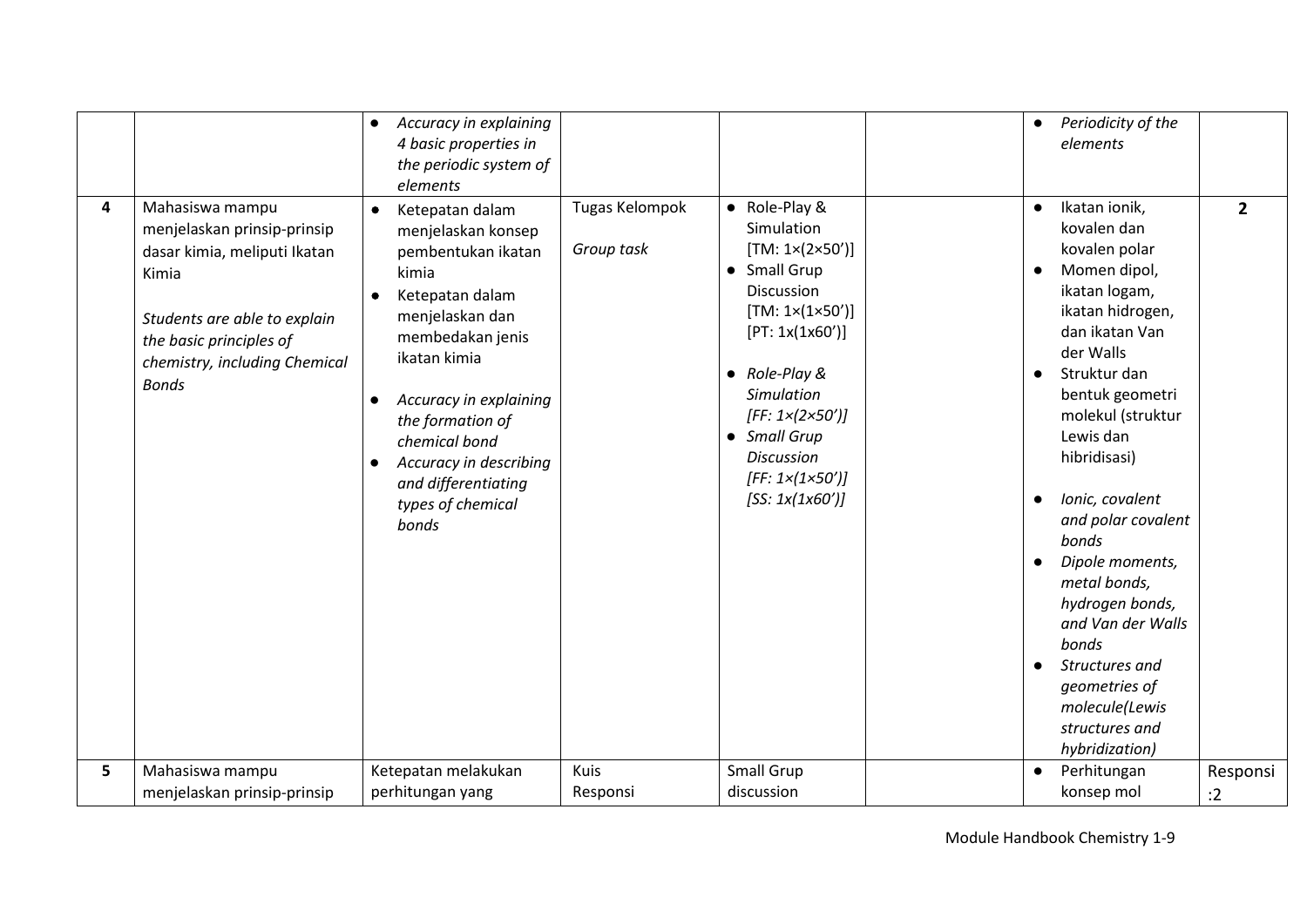|       | dasar kimia, meliputi Konsep<br>Mol, Stoikhiometri dan Sifat<br>Koligatif Larutan<br>Students are able to explain<br>the basic principles of<br>chemistry, including the Mole<br>Concept, Stoichiometry and<br><b>Colligative Properties of</b><br><b>Solutions</b> | berkaitan dengan<br>konsentrasi larutan,<br>stoikhiometri dan sifat<br>koligatif larutan.<br>The accuracy of<br>performing calculations<br>related to solution<br>concentration,<br>stoichiometry and<br>colligative properties of<br>solutions. | Quiz<br><b>Review session</b>              | [TM: 1×(2×50')]<br>[TM: 1x(1x50')]<br>[PT: 1x(1x60')]<br><b>Small Grup</b><br>discussion<br>$[FF: 1 \times (2 \times 50')]$<br>[FF: 1x(1x50')]<br>[SS: 1x(1x60')] |                                                                                                       | Rumus empiris<br>$\bullet$<br>dan rumus<br>molekul<br>Satuan<br>$\bullet$<br>Konsentrasi(M, m,<br>N, F, %, ppm, ppb)<br>Stoikhiometri<br>$\bullet$<br>dalam Larutan<br>Sifat Koligatif<br>$\bullet$<br>Larutan<br>Concept in<br>$\bullet$<br>calculation of the<br>mole<br><b>Empirical formula</b><br>and molecular<br>formula<br>Unit of<br>$\bullet$<br>Concentration (M,<br>m, N, F,%, ppm,<br>ppb)<br>Stoichiometry in<br>$\bullet$<br><b>Solutions</b><br>Colligative<br>$\bullet$<br>Properties of<br><b>Solutions</b> | <b>Kuis: 15</b><br>Review<br>session:<br>2<br>Quiz: 15 |
|-------|---------------------------------------------------------------------------------------------------------------------------------------------------------------------------------------------------------------------------------------------------------------------|--------------------------------------------------------------------------------------------------------------------------------------------------------------------------------------------------------------------------------------------------|--------------------------------------------|-------------------------------------------------------------------------------------------------------------------------------------------------------------------|-------------------------------------------------------------------------------------------------------|-------------------------------------------------------------------------------------------------------------------------------------------------------------------------------------------------------------------------------------------------------------------------------------------------------------------------------------------------------------------------------------------------------------------------------------------------------------------------------------------------------------------------------|--------------------------------------------------------|
| $6-7$ | Mahasiswa mampu<br>menjelaskan prinsip-prinsip<br>dasar kimia meliputi Wujud<br>Zat dan Perubahan Fasa.<br>Students are able to explain<br>the basic principles of                                                                                                  | Ketepatan dalam<br>$\bullet$<br>menjelaskan konsep<br>perbedaan 3 macam<br>wujud zat beserta<br>sifat-sifatnya<br>Ketepatan dalam<br>$\bullet$<br>perhitungan yang                                                                               | Kuis<br><b>Tugas</b><br>Quiz<br>Assignment | • Small Grup<br>discussion<br>[TM: 1×(2×50')]<br>[TM: 1x(1x50')]<br>• Small Grup<br>discussion                                                                    | Self directed<br>learning<br>[BM: 1×(1×50')]<br>Grup discussion<br>[TM: 1x(2x50')]<br>[PT: 1x(1x60')] | <b>Wujud Gas</b><br>(Hukum-hukum<br>gas dan sifat<br>fisiknya).<br>Wujud Cair (sifat<br>fisik cairan:<br>tekanan uap, titik                                                                                                                                                                                                                                                                                                                                                                                                   | $2^{\circ}$                                            |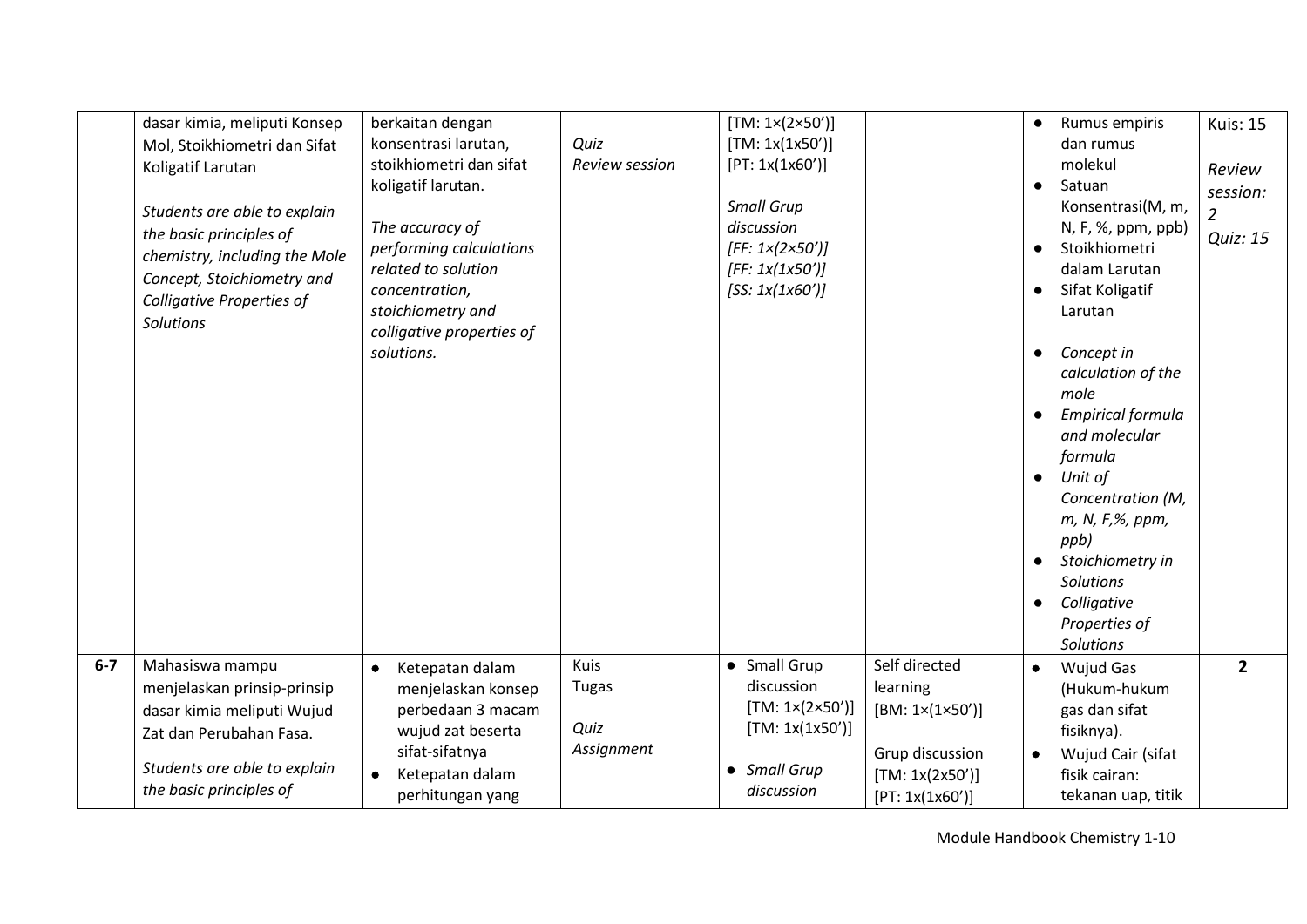|   | chemistry including state of | berkaitan dengan 3           | [FF: $1 \times (2 \times 50')$ ] |                                  |           | didih, tegangan        |    |
|---|------------------------------|------------------------------|----------------------------------|----------------------------------|-----------|------------------------|----|
|   | matter and Phase Change.     | wujud zat tersebut           | [FF: 1x(1x50')]                  | Self directed                    |           | permukaan,             |    |
|   |                              | (gas, cair dan padat)        |                                  | learning                         |           | viskositas)            |    |
|   |                              | Ketepatan dalam<br>$\bullet$ |                                  | [SA: $1 \times (1 \times 50')$ ] | $\bullet$ | Wujud Padat (kisi      |    |
|   |                              | menentukan struktur          |                                  |                                  |           | Kristal, kubus         |    |
|   |                              | suatu zat padat dan          |                                  |                                  |           | sederhana, kubus       |    |
|   |                              | menjelaskan konsep           |                                  | Grup discussion                  |           | berpusat muka,         |    |
|   |                              | analisis dasar zat           |                                  | [FF: 1x(2x50')]                  |           | kubus berpusat         |    |
|   |                              | padat menggunakan            |                                  | [SS: 1x(1x60')]                  |           | badan, indeks          |    |
|   |                              | <b>XRD</b>                   |                                  |                                  |           | Miller, persamaan      |    |
|   |                              |                              |                                  |                                  |           |                        |    |
|   |                              | Accuracy in explaining       |                                  |                                  |           | Bragg)                 |    |
|   |                              | concepts of 3 kinds of       |                                  |                                  |           |                        |    |
|   |                              | state and their              |                                  |                                  | ٠         | Gas state (gas         |    |
|   |                              | properties                   |                                  |                                  |           | laws and physical      |    |
|   |                              | Accuracy in<br>$\bullet$     |                                  |                                  |           | properties).           |    |
|   |                              | calculations relating        |                                  |                                  | $\bullet$ | Liquid state           |    |
|   |                              |                              |                                  |                                  |           | (physical              |    |
|   |                              | to the 3 state of the        |                                  |                                  |           | properties of          |    |
|   |                              | matter (gas, liquid          |                                  |                                  |           | liquids: vapor         |    |
|   |                              | and solid)                   |                                  |                                  |           | pressure, boiling      |    |
|   |                              | Accuracy in<br>$\bullet$     |                                  |                                  |           | point, surface         |    |
|   |                              | determining the              |                                  |                                  |           | tension, viscosity)    |    |
|   |                              | structure of a solid         |                                  |                                  |           | Solid Form (Crystal    |    |
|   |                              | and explaining the           |                                  |                                  |           | lattice, simple        |    |
|   |                              | concept of basic solid       |                                  |                                  |           | cube, face             |    |
|   |                              | analysis using XRD           |                                  |                                  |           | centered cube,         |    |
|   |                              |                              |                                  |                                  |           | body centered          |    |
|   |                              |                              |                                  |                                  |           | cube, Miller index,    |    |
|   |                              |                              |                                  |                                  |           | <b>Bragg equation)</b> |    |
| 8 | <b>EVALUASI TENGAH</b>       |                              |                                  |                                  |           |                        | 25 |
|   | <b>SEMESTER</b>              |                              |                                  |                                  |           |                        |    |
|   |                              |                              |                                  |                                  |           |                        |    |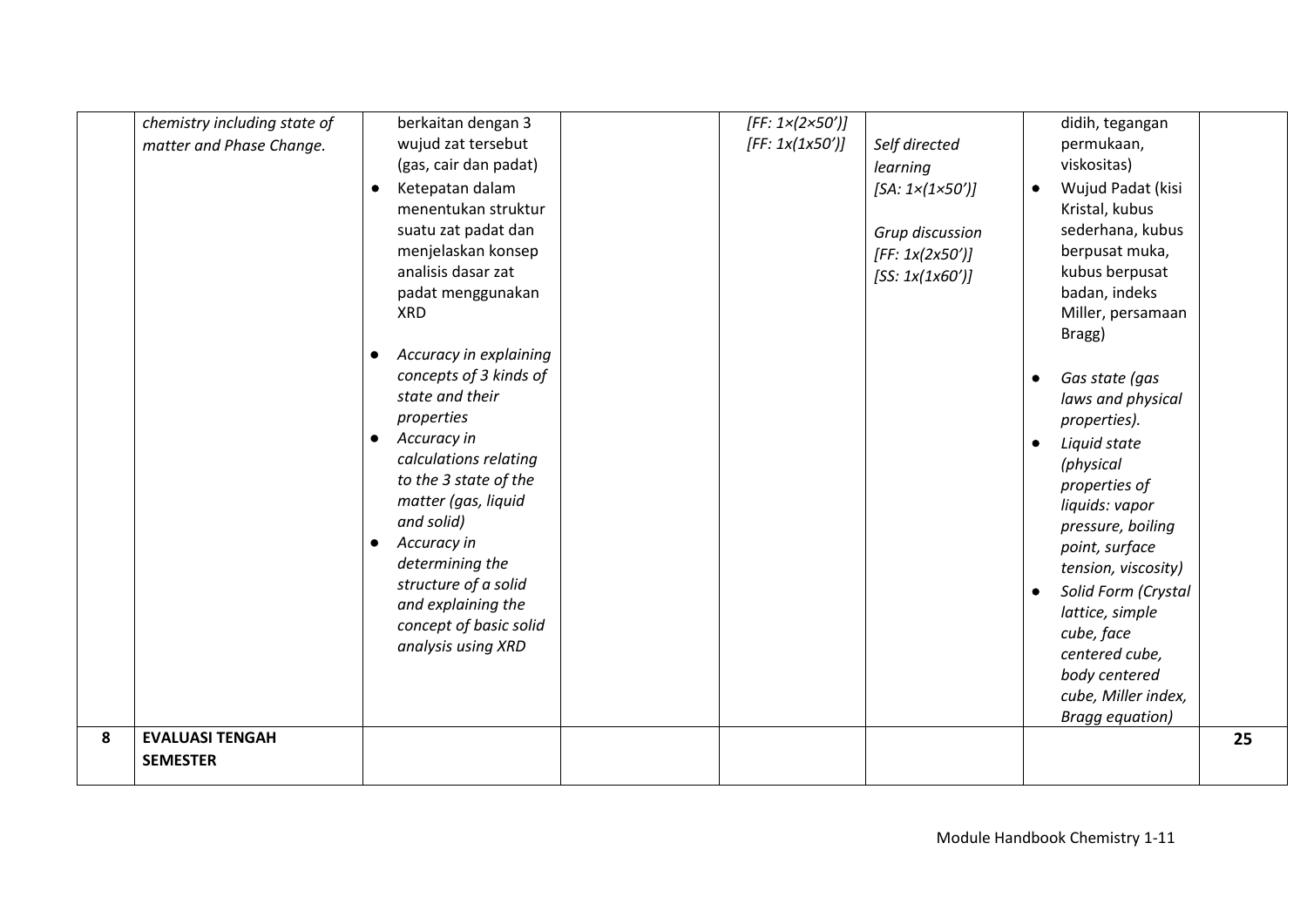|   | <b>MID-TERM EXAM</b>                                                                                                                                                                                      |                                                                                                                                                                                                                                                                                                                                                                                                                                                                                                                                                                     |                                   |                                                                                                                                                                                                                                                         |                                                                                                                                                                                                                                                                                                                                                                                                                                                                             |                |
|---|-----------------------------------------------------------------------------------------------------------------------------------------------------------------------------------------------------------|---------------------------------------------------------------------------------------------------------------------------------------------------------------------------------------------------------------------------------------------------------------------------------------------------------------------------------------------------------------------------------------------------------------------------------------------------------------------------------------------------------------------------------------------------------------------|-----------------------------------|---------------------------------------------------------------------------------------------------------------------------------------------------------------------------------------------------------------------------------------------------------|-----------------------------------------------------------------------------------------------------------------------------------------------------------------------------------------------------------------------------------------------------------------------------------------------------------------------------------------------------------------------------------------------------------------------------------------------------------------------------|----------------|
| 9 | Mahasiswa mampu<br>menjelaskan prinsip-prinsip<br>dasar kimia, meliputi<br>Kesetimbangan Kimia<br>Students are able to explain<br>the basic principles of<br>chemistry, including Chemical<br>Equilibrium | Ketepatan dalam<br>$\bullet$<br>menjelaskan konsep<br>dasar kesetimbangan<br>kimia<br>Ketepatan dalam<br>$\bullet$<br>melakukan<br>perhitungan yang<br>berkaitan dengan<br>kesetimbangan kimia<br>Ketepatan dalam<br>٠<br>menjelaskan faktor-<br>faktor yang<br>mempengaruhi<br>kesetimbangan kimia<br>Accuracy in explaining<br>the basic concepts of<br>chemical equilibrium<br>Accuracy in<br>$\bullet$<br>performing<br>calculations related to<br>chemical equilibrium<br>Accuracy in describing<br>$\bullet$<br>the factors affecting<br>chemical equilibrium | Responsi<br><b>Review session</b> | • Self directed<br>learning<br>$[BM: 1 \times (1 \times 50')]$<br>• Grup discussion<br>[TM: 1x(2x50')]<br>[PT: 1x(1x60')]<br>• Self directed<br>learning<br>[SA: $1 \times (1 \times 50')$ ]<br>• Grup discussion<br>[FF: 1x(2x50')]<br>[SS: 1x(1x60')] | $\bullet$<br>Konsep<br>Kesetimbangan<br>Kimia dan Tetapan<br>Kesetimbangan<br>(Quotient reaksi,<br>tetapan<br>kesetimbangan Kp<br>dan Kc)<br>Asas Le Chatelier<br>Faktor-faktor yang<br>$\bullet$<br>mempengaruhi<br>kesetimbangan<br>kimia<br>Concepts of<br>Chemical<br>Equilibrium and<br>Equilibrium<br>Constants<br>(reaction quotient,<br>equilibrium<br>constants Kp and<br>Kc<br>Le Chatelier's<br>Principle<br><b>Factors affecting</b><br>chemical<br>equilibrium | $\overline{2}$ |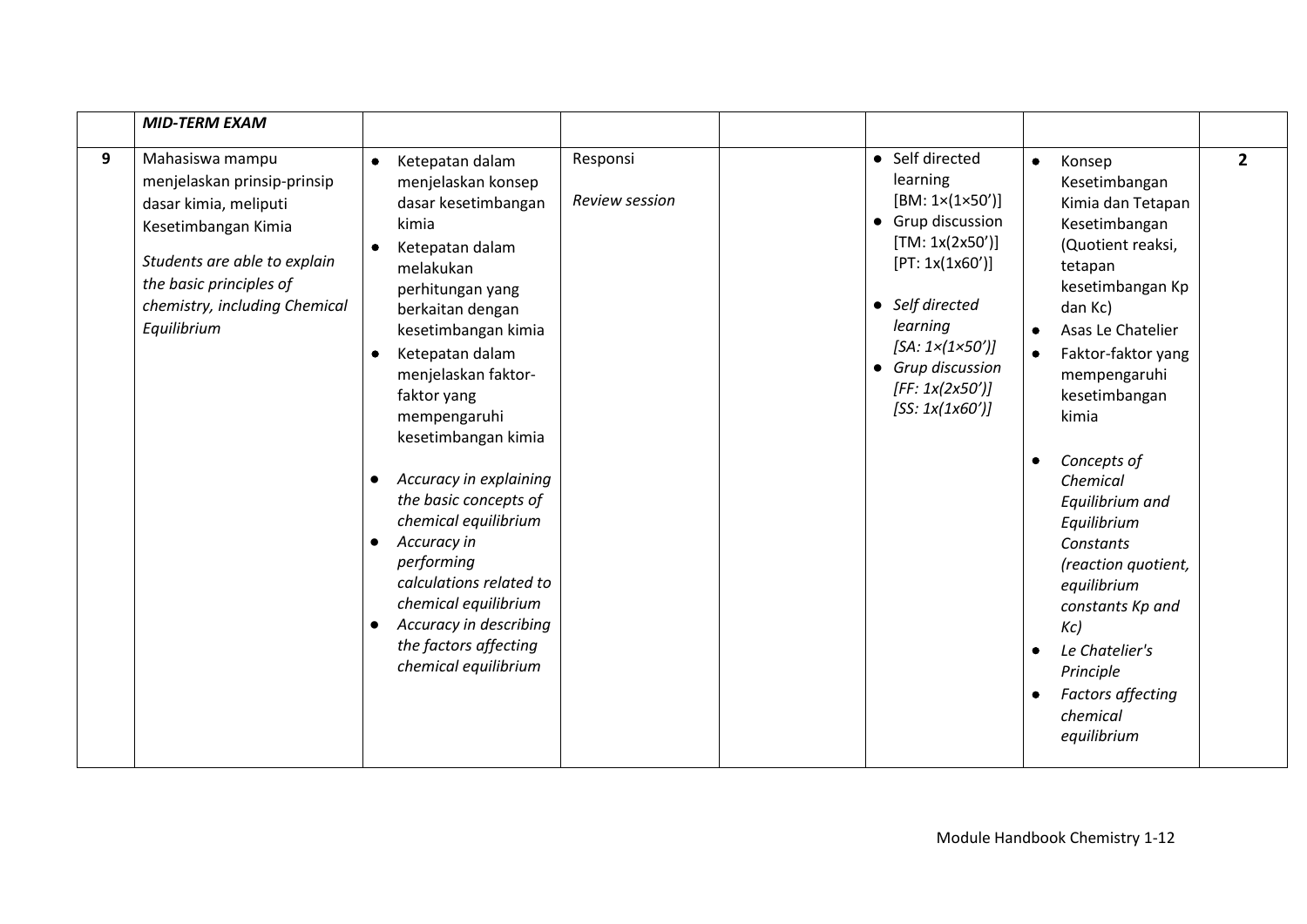| $10 - 11$ | Mahasiswa mampu<br>menjelaskan prinsip-prinsip<br>dasar kimia, meliputi<br>Kesetimbangan Ionik dalam<br>Larutan<br>Students are able to explain<br>the basic principles of<br>chemistry, including Ionic<br><b>Equilibrium in Solutions</b> | Ketepatan dalam<br>menjelaskan konsep<br>dasar kesetimbangan<br>jonik dalam larutan<br>Ketepatan dalam<br>menjelaskan sifat<br>asam-basa dalam<br>larutan<br>Ketepatan melakukan<br>perhitungan untuk<br>menentukan<br>kekuatan asam-basa<br>dan juga sifat-sifatnya<br>Accuracy in explaining<br>the basic concepts of<br>ionic equilibrium in<br>solutions<br>Accuracy in explaining<br>acid-base properties<br>in solution<br>Accuracy in<br>performing<br>calculations to<br>determine acid-base<br>strength and its<br>properties | <b>Tugas</b><br>Assignment | • Self directed<br>learning<br>[TM: 1×(1×50')]<br>• Grup discussion<br>[BM: 1x(2x50')]<br>[PT: 1x(1x60')]<br>• Self directed<br>learning<br>$[FF: 1 \times (1 \times 50')]$<br>• Grup discussion<br>[SA: 1x(2x50')]<br>[SS: 1x(1x60')] | • Teori Asam Basa<br>(Teori Arrhenius,<br>Brønsted-Lowry,<br>Teori Lewis)<br>• Derajat ionisasi dan<br>tetapan ionisasi<br>• Kekuatan Asam<br><b>Basa</b><br>• Larutan Buffer<br>• Kesetimbangan<br>ionik antara zat<br>padat dan larutan<br>• Acid-Base Theorem<br>(Arrhenius theorem,<br>Brønsted-Lowry<br>Theorem, Lewis<br>Theorem)<br>• Ionization degree<br>and ionization<br>constant<br>• Acid-Base Strength<br>• Buffer Solution<br>• Ionic equilibrium<br>between solid and<br>solution | 2,5 |
|-----------|---------------------------------------------------------------------------------------------------------------------------------------------------------------------------------------------------------------------------------------------|----------------------------------------------------------------------------------------------------------------------------------------------------------------------------------------------------------------------------------------------------------------------------------------------------------------------------------------------------------------------------------------------------------------------------------------------------------------------------------------------------------------------------------------|----------------------------|----------------------------------------------------------------------------------------------------------------------------------------------------------------------------------------------------------------------------------------|---------------------------------------------------------------------------------------------------------------------------------------------------------------------------------------------------------------------------------------------------------------------------------------------------------------------------------------------------------------------------------------------------------------------------------------------------------------------------------------------------|-----|
| 12        | Mahasiswa mampu<br>menjelaskan prinsip-prinsip<br>dasar ilmu kimia meliputi,<br>Termodinamika Kimia dan<br>Termokimia                                                                                                                       | Ketepatan dalam<br>menjelaskan konsep,<br>kondisi dan proses<br>dasar termodinamika<br>kimia                                                                                                                                                                                                                                                                                                                                                                                                                                           | Responsi<br>Review session | • Self directed<br>learning<br>$[BM: 1 \times (1 \times 50')]$<br>• Grup discussion<br>[TM: 1x(2x50')]<br>[PT: 1x(1x60')]                                                                                                              | • Konsep<br>termodinamika<br>(prinsip, keadaan<br>dan proses)<br>· Hukum I<br>Termodinamika:                                                                                                                                                                                                                                                                                                                                                                                                      | 2,5 |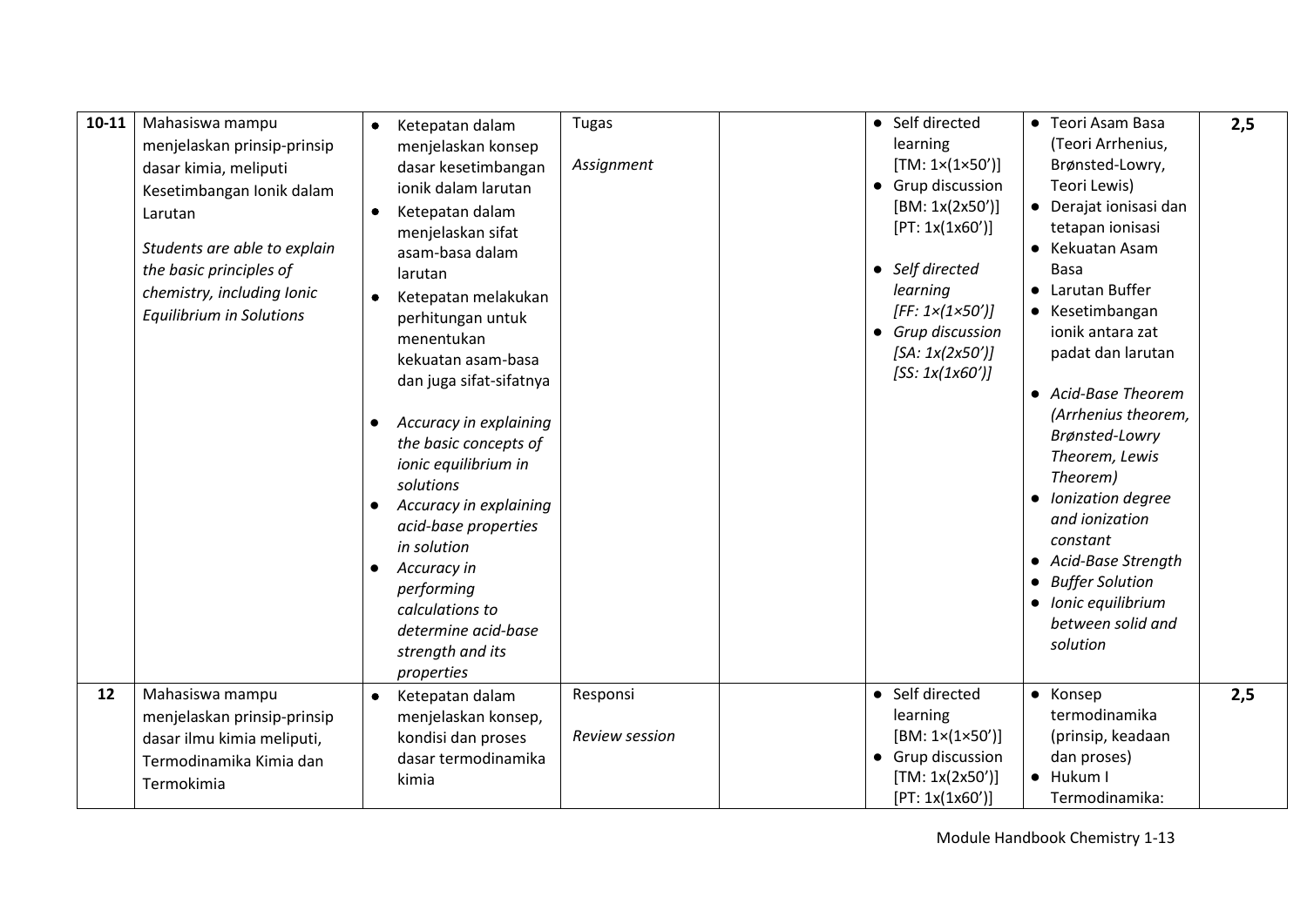| Students are able to explain | $\bullet$ | Ketepatan dalam         |  |                                  | energi dalam, kerja    |  |
|------------------------------|-----------|-------------------------|--|----------------------------------|------------------------|--|
| the basic principles of      |           | melakukan               |  | • Self directed                  | dan kalor              |  |
| chemistry including Chemical |           | perhitungan yang        |  | learning                         | • Kapasitas panas,     |  |
| Thermodynamics and           |           | berkaitan dengan        |  | [SA: $1 \times (1 \times 50')$ ] | kalorimetri dan        |  |
| Thermochemistry              |           | hukum                   |  | • Grup discussion                | entalpi                |  |
|                              |           | Termodinamika I dan     |  | [FF: 1x(2x50')]                  | • Hukum II             |  |
|                              |           | Ш                       |  | [SS: 1x(1x60')]                  | Termodinamika dan      |  |
|                              |           | Ketepatan dalam         |  |                                  | spontanitas            |  |
|                              |           | menuliskan reaksi dan   |  |                                  | • Termokimia serta     |  |
|                              |           | melakukan               |  |                                  | penggunaannya          |  |
|                              |           | perhitungan untuk       |  |                                  | untuk menjelaskan      |  |
|                              |           | menjelaskan             |  |                                  | kespontanan reaksi     |  |
|                              |           | kespontanan reaksi      |  |                                  | kimia                  |  |
|                              |           | kimia                   |  |                                  | • Perhitungan yang     |  |
|                              |           |                         |  |                                  | berkaitan dengan       |  |
|                              |           | Accuracy in explaining  |  |                                  | aplikasi mesin         |  |
|                              |           | the concepts,           |  |                                  | Carnot                 |  |
|                              |           | conditions and basic    |  |                                  |                        |  |
|                              |           |                         |  |                                  | • Thermodynamic        |  |
|                              |           | processes of chemical   |  |                                  | concepts               |  |
|                              |           | thermodynamics          |  |                                  | (principles, states    |  |
|                              |           | Accuracy in             |  |                                  | and processes)         |  |
|                              |           | performing              |  |                                  | $\bullet$ First Law of |  |
|                              |           | calculations related to |  |                                  | Thermodynamics:        |  |
|                              |           | Thermodynamic Laws      |  |                                  | internal energy,       |  |
|                              |           | I and II                |  |                                  | work and heat          |  |
|                              | $\bullet$ | Accuracy in writing     |  |                                  | • Heat capacity,       |  |
|                              |           | down reactions and      |  |                                  | calorimetry and        |  |
|                              |           | performing              |  |                                  | enthalpy               |  |
|                              |           | calculations to explain |  |                                  | • Second Law of        |  |
|                              |           | spontantaneity of       |  |                                  | Thermodynamics         |  |
|                              |           | chemical reaction       |  |                                  |                        |  |
|                              |           |                         |  |                                  | and Spontaneity        |  |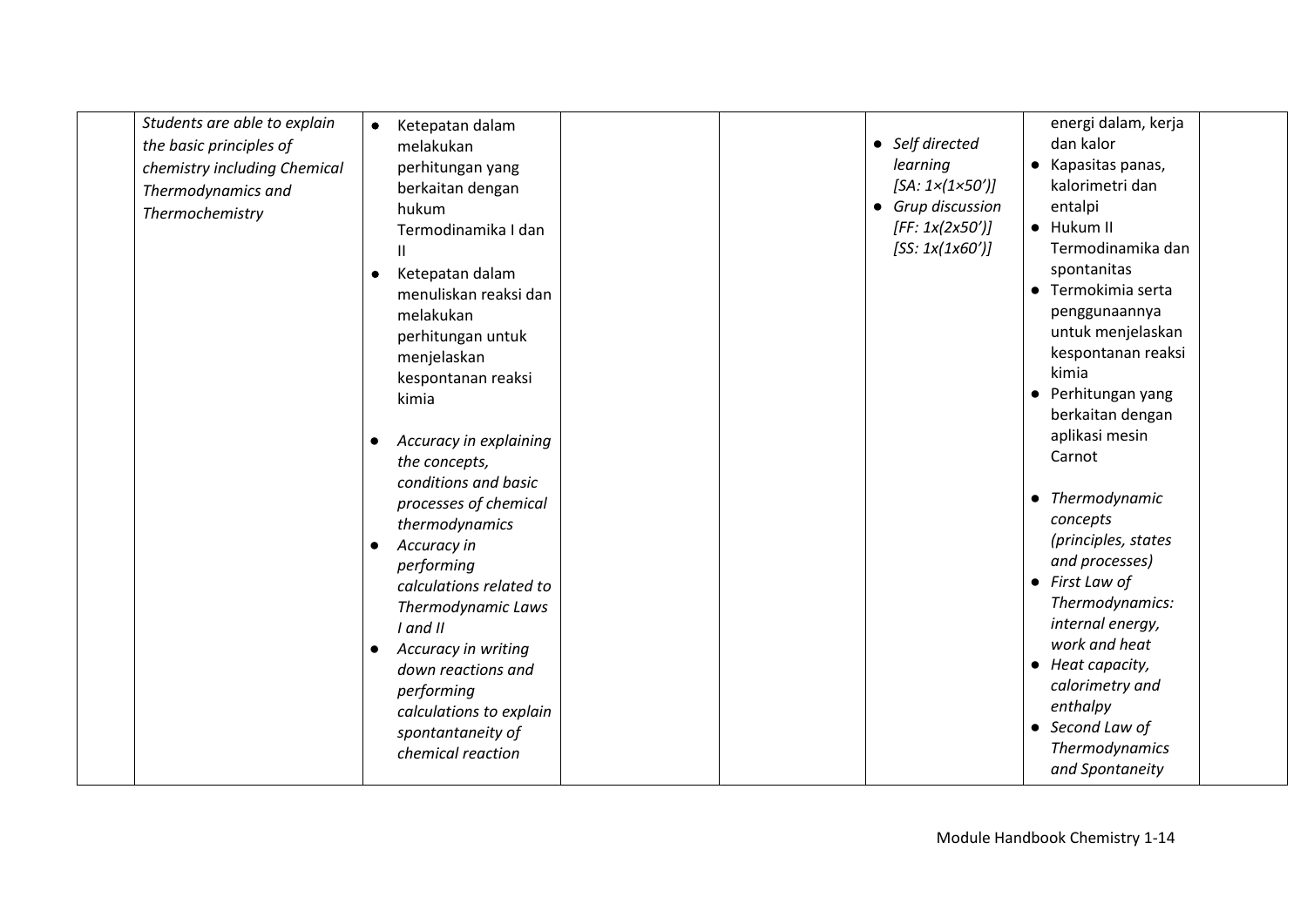|    |                                                                                                                                                                                                       |                                                                                                                                                                                                                                                                                                                                                                                                                                                                                                                                                             |                                            |                                                                                                                                                                                                                                                         | • Thermochemistry<br>and its usage to<br>describe the<br>spontaneity of<br>chemical reactions<br><b>Calculations related</b><br>$\bullet$<br>to the Carnot<br>engine application                                                                                                                                                                                                                                                                                  |                                                                                     |
|----|-------------------------------------------------------------------------------------------------------------------------------------------------------------------------------------------------------|-------------------------------------------------------------------------------------------------------------------------------------------------------------------------------------------------------------------------------------------------------------------------------------------------------------------------------------------------------------------------------------------------------------------------------------------------------------------------------------------------------------------------------------------------------------|--------------------------------------------|---------------------------------------------------------------------------------------------------------------------------------------------------------------------------------------------------------------------------------------------------------|-------------------------------------------------------------------------------------------------------------------------------------------------------------------------------------------------------------------------------------------------------------------------------------------------------------------------------------------------------------------------------------------------------------------------------------------------------------------|-------------------------------------------------------------------------------------|
| 13 | Mahasiswa mampu<br>menjelaskan prinsip-prinsip<br>dasar ilmu kimia meliputi<br>Kinetika Kimia<br>Students are able to explain<br>the basic principles of<br>chemistry including Chemical<br>Kinetics. | Ketepatan dalam<br>$\bullet$<br>menjelaskan konsep<br>dasar kinetika kimia<br>Ketepatan dalam<br>$\bullet$<br>melakukan<br>perhitungan yang<br>berkaitan dengan laju<br>reaksi, orde dan<br>konstanta laju reaksi<br>Ketepatan dalam<br>٠<br>menjelaskan tahapan<br>penentuan laju reaksi<br>dan faktor-faktor<br>yang mempengaruhi<br>laju reaksi<br>Accuracy in explaining<br>the basic concepts of<br>chemical kinetics<br>Accuracy in<br>$\bullet$<br>performing<br>calculations related to<br>reaction rates, orders<br>and reaction rate<br>constants | Responsi<br>Kuis<br>Review session<br>Quiz | • Self directed<br>learning<br>$[BM: 1 \times (1 \times 50')]$<br>• Grup discussion<br>[TM: 1x(2x50')]<br>[PT: 1x(1x60')]<br>• Self directed<br>learning<br>[SA: $1 \times (1 \times 50')$ ]<br>• Grup discussion<br>[FF: 1x(2x50')]<br>[SS: 1x(1x60')] | • Konsep kinetika<br>kimia<br>• Laju dalam reaksi<br>kimia<br>• Penentuan laju<br>reaksi, orde dan<br>konstanta laju<br>reaksi<br>• Pengaruh suhu<br>pada laju reaksi<br>• Reaksi elementer<br>• Katalis<br>$\bullet$ The concept of<br>chemical kinetics<br>• Rate of chemical<br>reaction<br>• Determination of<br>reaction rate, order<br>and rate constants<br>$\bullet$ Effect of<br>temperature on<br>reaction rate<br>Elementary<br>$\bullet$<br>reactions | Responsi<br>:2.5<br><b>Kuis: 15</b><br>Review<br>session:<br>2,5<br><b>Quiz: 15</b> |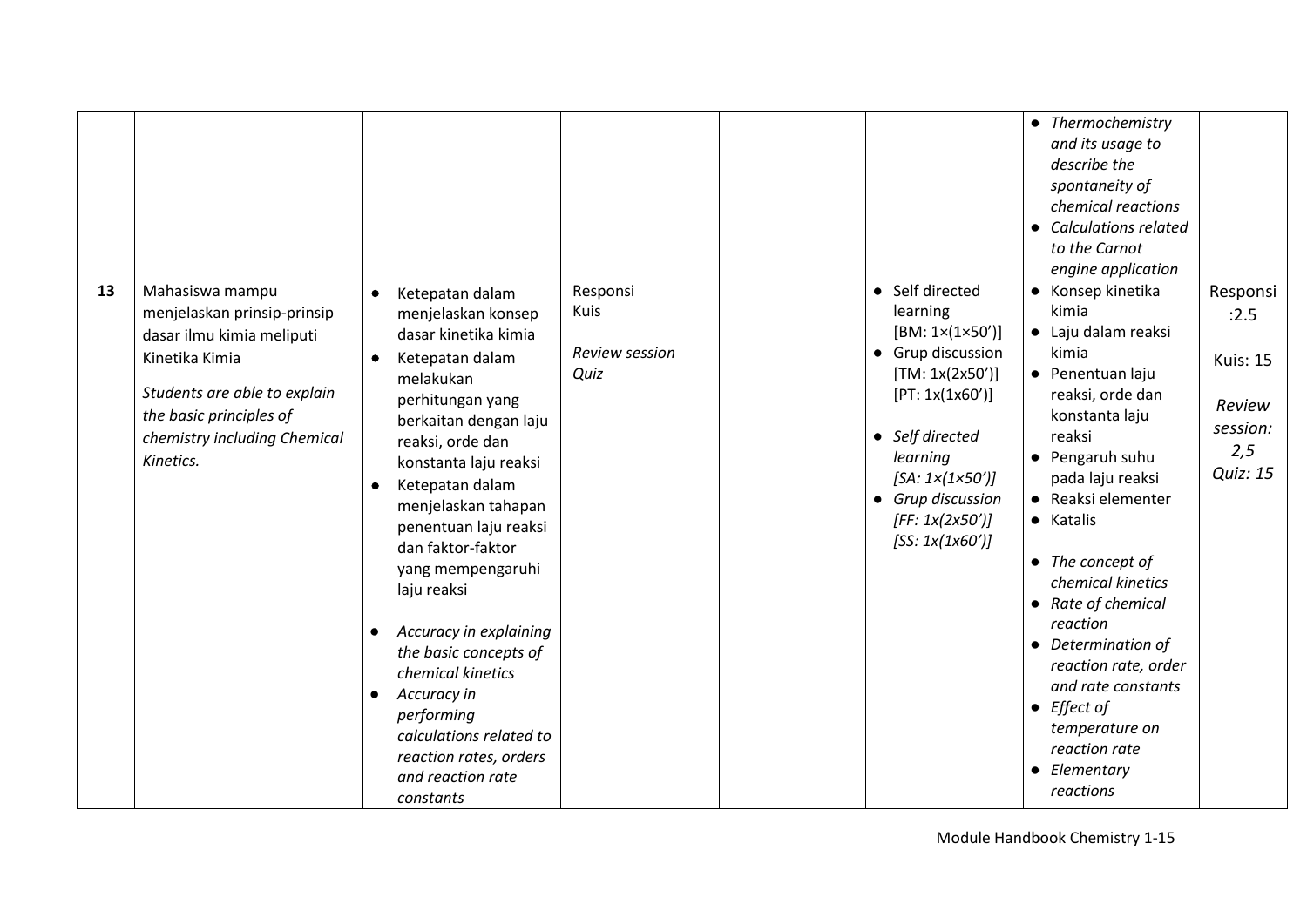|    |                                                                                                                                                                                                   | Accuracy in explaining<br>$\bullet$<br>the steps for<br>determining the<br>reaction rate and the<br>factors that affect the<br>reaction rate                                                                                                                                                                                                                                                                                                                                                                                                          |                                   |                                                                                                                                                                                                                                                         | • Catalyst                                                                                                                                                                                                                                                                                                                                                                                                                                                                                 |     |
|----|---------------------------------------------------------------------------------------------------------------------------------------------------------------------------------------------------|-------------------------------------------------------------------------------------------------------------------------------------------------------------------------------------------------------------------------------------------------------------------------------------------------------------------------------------------------------------------------------------------------------------------------------------------------------------------------------------------------------------------------------------------------------|-----------------------------------|---------------------------------------------------------------------------------------------------------------------------------------------------------------------------------------------------------------------------------------------------------|--------------------------------------------------------------------------------------------------------------------------------------------------------------------------------------------------------------------------------------------------------------------------------------------------------------------------------------------------------------------------------------------------------------------------------------------------------------------------------------------|-----|
| 14 | Mahasiswa mampu<br>menjelaskan prinsip-prinsip<br>dasar ilmu kimia meliputi<br>Elektrokimia<br>Students are able to explain<br>the basic principles of<br>chemistry including<br>electrochemistry | • Ketepatan dalam<br>menjelaskan konsep<br>dasar eektrokimia<br>• Ketepatan dalam<br>menuliskan sel<br>elektrokimia<br>• Ketepatan dalam<br>melakukan<br>perhitungan yang<br>menggunakan prinsip<br>dasar elektrokimia (sel<br>volta dan elektrolisis)<br>• Ketepatan dalam<br>menjelaskan prinsip<br>dasar korosi dan<br>pencegahannya<br>• Accuracy in explaining<br>the basic concepts of<br>electrochemistry<br>• Accuracy in writing<br>down electrochemical<br>cells<br>• Accuracy in performing<br>calculations using<br>basic electrochemical | Responsi<br><b>Review session</b> | • Self directed<br>learning<br>$[BM: 1 \times (1 \times 50')]$<br>• Grup discussion<br>[TM: 1x(2x50')]<br>[PT: 1x(1x60')]<br>• Self directed<br>learning<br>[SA: $1 \times (1 \times 50')$ ]<br>• Grup discussion<br>[FF: 1x(2x50')]<br>[SS: 1x(1x60')] | • Konsep reaksi<br>redoks<br>• Sel elektrokimia<br>(elektroda dan<br>larutan elektrolit<br>dalam sel<br>elektrokimia)<br>• Pengaruh<br>konsentrasi dan<br>persamaan Nerst<br>• Penggunaan konsep<br>elektrokimia untuk<br>aplikasi sel volta<br>(baterei dan Fuel<br>Cells) serta<br>elektrolisis<br>• Korosi dan<br>pencegahan korosi<br>• The concept of the<br>redox reaction<br>• Electrochemical<br>cells (electrodes<br>and electrolyte<br>solutions in<br>electrochemical<br>cells) | 2,5 |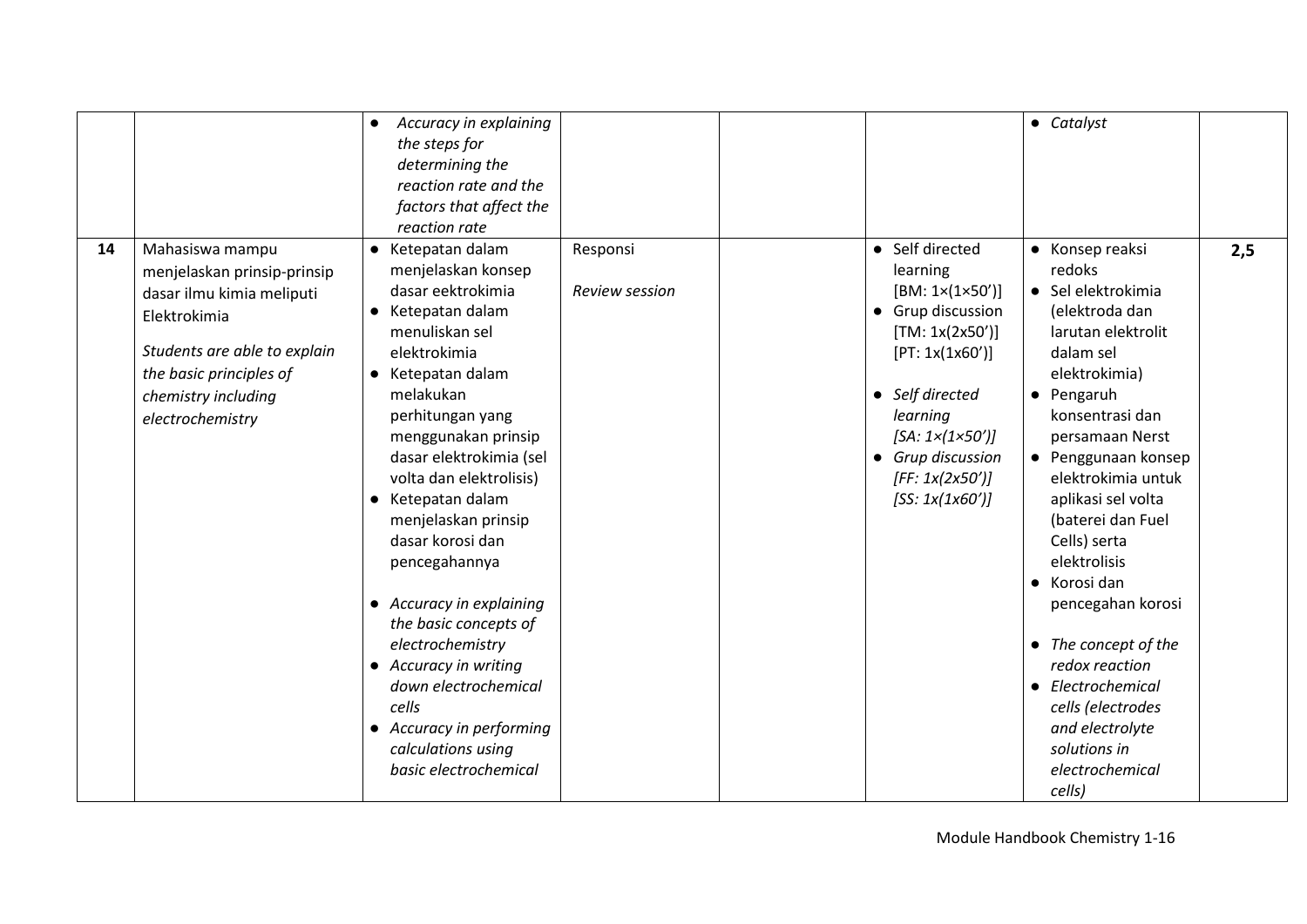|           |                                | principles (voltaic cells<br>and electrolysis)<br>• Accuracy in explaining<br>the basic principles of<br>corrosion and its<br>prevention |  | $\bullet$ Effect of<br>concentration and<br>Nerst equations<br>Use of<br>$\bullet$<br>electrochemical<br>concepts for voltaic<br>cell applications<br>(batteries and Fuel<br>Cells) and<br>electrolysis<br>• Corrosion and<br>corrosion<br>prevention |    |
|-----------|--------------------------------|------------------------------------------------------------------------------------------------------------------------------------------|--|-------------------------------------------------------------------------------------------------------------------------------------------------------------------------------------------------------------------------------------------------------|----|
| $15 - 16$ | <b>EVALUASI AKHIR SEMESTER</b> |                                                                                                                                          |  |                                                                                                                                                                                                                                                       | 25 |
|           | <b>FINAL-SEMESTER EXAM</b>     |                                                                                                                                          |  |                                                                                                                                                                                                                                                       |    |

TM=Tatap Muka, PT=Penugasan Terstuktur, BM=Belajar Mandiri.

FF = Face to Face, SA = Structured Assignment, SS = Self Study.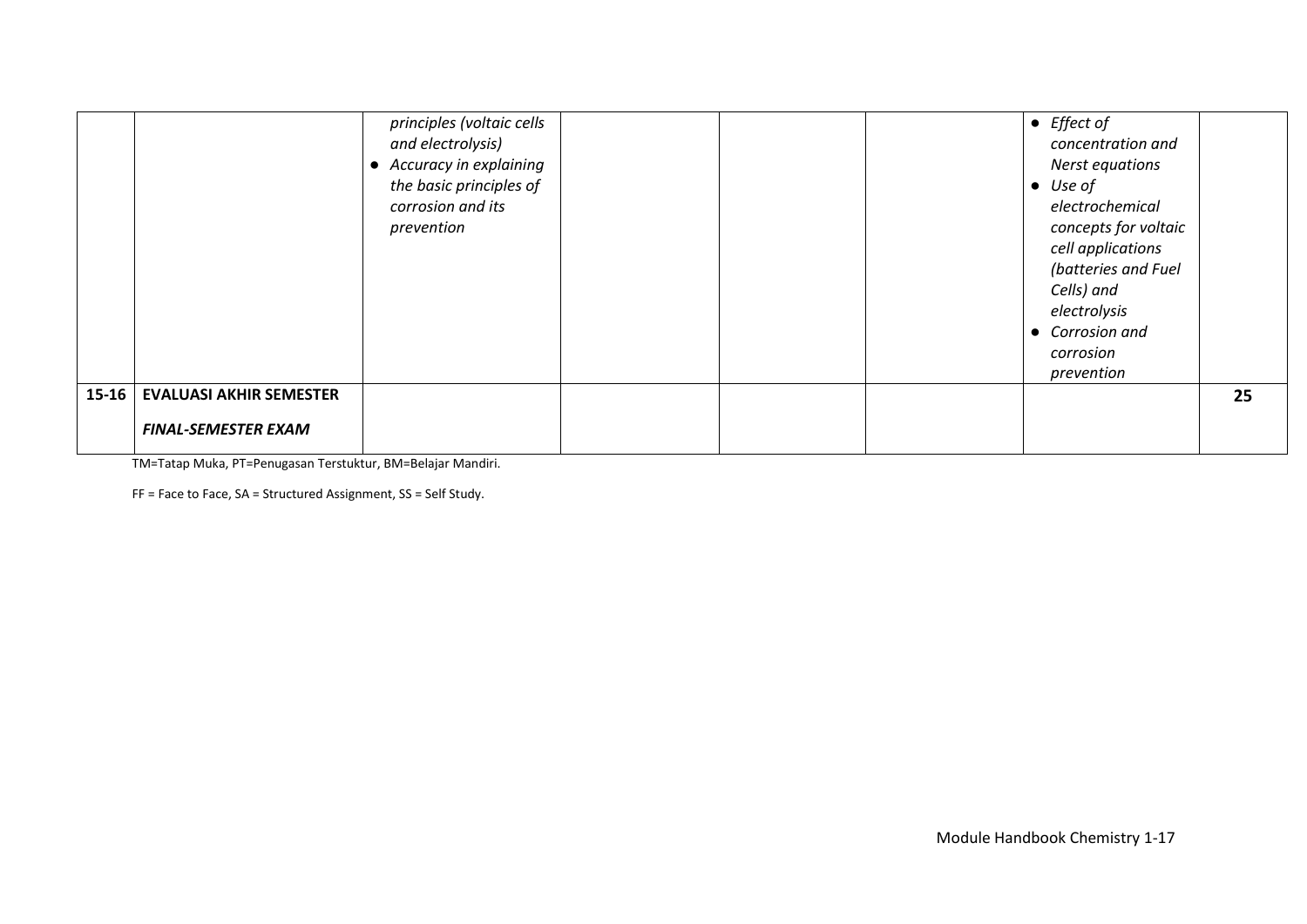| II. | <b>Rencana Asesmen &amp; Evaluasi (RAE) / Assessment &amp; Evaluation Plan</b> |  |
|-----|--------------------------------------------------------------------------------|--|
|     |                                                                                |  |

|                                          | <b>ASSESSMENT &amp; EVALUATION PLAN</b>                  | <b>BACHELOR DEGREE PROGRAM OF BIOMEDICAL</b>                                    | <b>RA&amp;E</b>                        |
|------------------------------------------|----------------------------------------------------------|---------------------------------------------------------------------------------|----------------------------------------|
|                                          | <b>ENGINEERING - FTEIC ITS</b><br><b>Course: Kimia 1</b> | Write<br>Doc Code                                                               |                                        |
| Kode/code:<br>EB184302                   | Bobot sks/credits (T/P): 2/0                             | <b>Rumpun MK: Ilmu Dasar Teknik</b><br><b>Course Cluster: Basic Engineering</b> | $Smt$ : III                            |
| <b>OTORISASI</b><br><b>AUTHORIZATION</b> | Penyusun RA & E<br><b>Compiler A&amp;EP</b>              | <b>Koordinator RMK</b><br><b>Course Cluster Coordinator</b>                     | Ka DEP<br><b>Head of</b><br><b>DEP</b> |
|                                          | Drs. Muhamad Nadjib, M.S                                 | M. Hilman Fatoni, S.T., M.T.                                                    | Dr. Achmad<br>Arifin, S.T.,<br>M.Eng.  |

| <b>Mg</b><br>ke/<br><b>Wee</b><br>$\boldsymbol{k}$<br>(1) | Sub CP-MK /<br><b>Lesson Learning</b><br><b>Outcomes (LLO)</b><br>(2)                                                                                                                                                                       | <b>Bentuk Asesmen (Penilaian)</b><br><b>Form of Assessment</b><br>(3)                                                                                                                                                                                 | Bobot /<br>Load $(\%)$<br>(4) |
|-----------------------------------------------------------|---------------------------------------------------------------------------------------------------------------------------------------------------------------------------------------------------------------------------------------------|-------------------------------------------------------------------------------------------------------------------------------------------------------------------------------------------------------------------------------------------------------|-------------------------------|
| 1                                                         | Mahasiswa mampu<br>menjelaskan prinsip-<br>prinsip dasar kimia,<br>meliputi Konsep<br>Dasar Kimia<br>Students are able to<br>explain the basic<br>principles of<br>chemistry, including<br>the basic concepts of<br>chemistry               | Diskusi dalam kelompok kecil mengenai konsep dasar<br>kimia dan pemecahan masalah terkait perhitungan<br>kimia dasar<br>Small group discussion about basic concept of<br>chemistry and solving problems related to calculations<br>in basic chemistry |                               |
| $\overline{2}$                                            | Mahasiswa mampu<br>menjelaskan prinsip-<br>prinsip dasar kimia,<br>meliputi Model dan<br><b>Struktur Atom</b><br>Students are able to<br>explain the basic<br>principles of<br>chemistry, including<br>Atomic Model and<br><b>Structure</b> | Pemberian latihan soal berkaitan dengan konsep struktur<br>atom dan perhitungan model atom sederhana<br>Providing exercises related to concept of atomic structure<br>and calculations of simple atomic model.                                        | 2                             |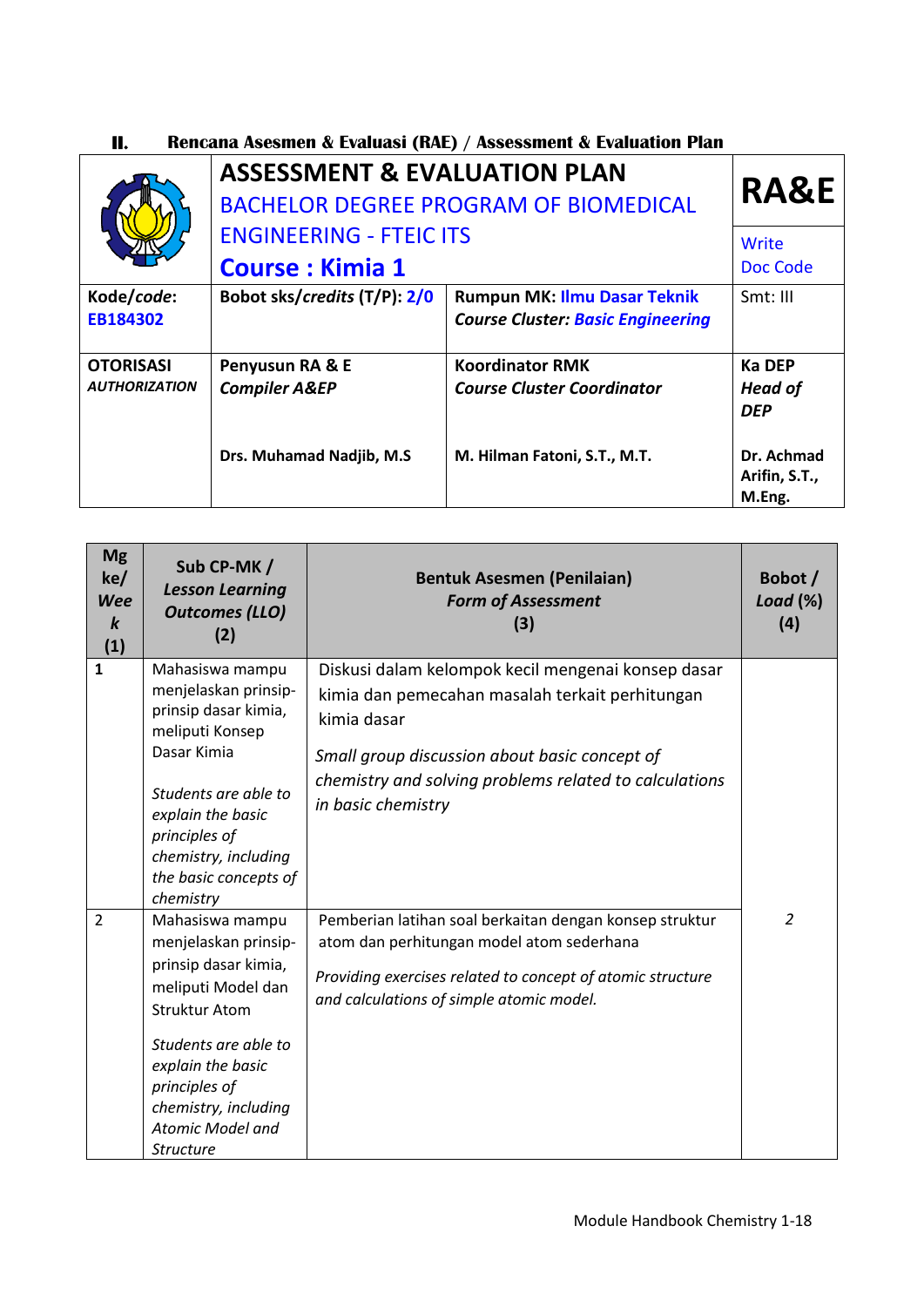| 3     | Mahasiswa mampu<br>menjelaskan prinsip-<br>prinsip dasar kimia,<br>meliputi Konfigurasi<br>Elektron dan sifat<br>sistem periodik<br>unsur<br>Students are able to<br>explain the basic<br>principles of<br>chemistry, including<br>electron<br>configuration and<br>properties of<br>periodic system of<br>elements     | Diskusi berkelompok dan melakukan simulasi<br>konfigurasi elektron<br>Group discussion and simulation of electron<br>configuration                                                                                                                                                                                      |                                                                                              |
|-------|-------------------------------------------------------------------------------------------------------------------------------------------------------------------------------------------------------------------------------------------------------------------------------------------------------------------------|-------------------------------------------------------------------------------------------------------------------------------------------------------------------------------------------------------------------------------------------------------------------------------------------------------------------------|----------------------------------------------------------------------------------------------|
| 4     | Mahasiswa mampu<br>menjelaskan prinsip-<br>prinsip<br>dasar kimia, meliputi<br>Ikatan<br>Kimia<br>Students are able to<br>explain the basic<br>principles of<br>chemistry, including<br><b>Chemical Bonds</b>                                                                                                           | Membuat permainan peran berhubungan dengan<br>ikatan kimia<br>Creating a role-playing related to chemical bonds                                                                                                                                                                                                         | $\overline{2}$                                                                               |
| 5     | Mahasiswa mampu<br>menjelaskan prinsip-<br>prinsip dasar kimia,<br>meliputi Konsep<br>Mol, Stoikhiometri<br>dan Sifat Koligatif<br>Larutan<br>Students are able to<br>explain the basic<br>principles of<br>chemistry, including<br>the Mole Concept,<br>Stoichiometry and<br>Colligative<br>Properties of<br>Solutions | Penggunaan rumus empiris dan rumus molekul untuk<br>menyelesaikan permasalahan kimia<br>Menjelaskan konsep stoikiometri dan sifat koligatif<br>larutan<br>The usage of empirical and molecular formula in<br>solving chemical problem<br>Explain the concept of stoichiometry and colligative<br>properties of solution | Responsi:<br>2<br><b>Kuis: 15</b><br>Review<br>session:<br>$\overline{2}$<br><b>Quiz: 15</b> |
| $6-7$ | Mahasiswa mampu<br>menjelaskan prinsip-                                                                                                                                                                                                                                                                                 | Diskusi dalam grup kecil mengenai wujud zat dan<br>perubahan fasa                                                                                                                                                                                                                                                       | $\mathbf{2}$                                                                                 |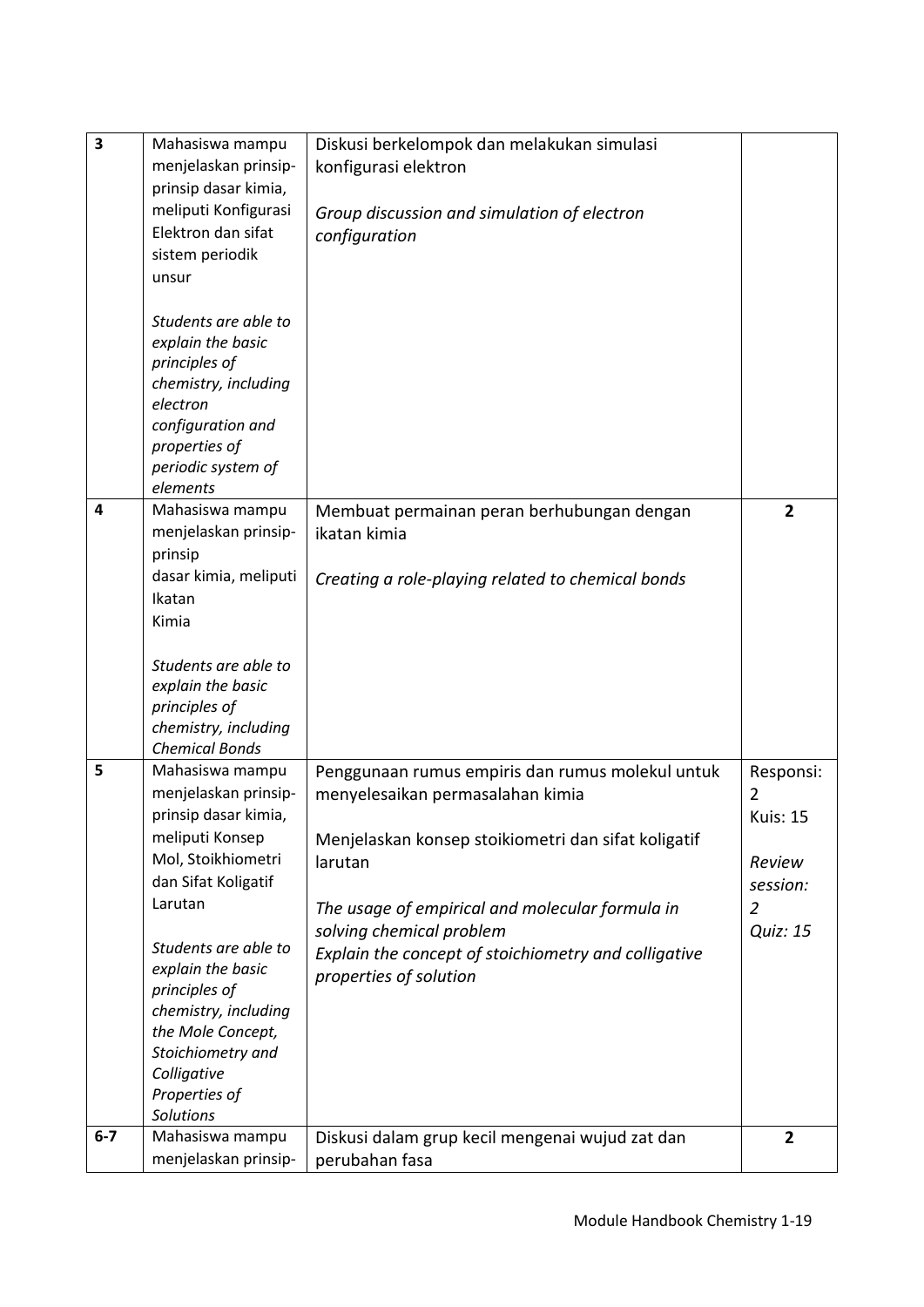|           | prinsip dasar kimia         |                                                   |     |
|-----------|-----------------------------|---------------------------------------------------|-----|
|           | meliputi Wujud Zat          | Small group discussion about state of matter and  |     |
|           | dan Perubahan Fasa.         | phase change                                      |     |
|           |                             |                                                   |     |
|           | Students are able to        |                                                   |     |
|           | explain the basic           |                                                   |     |
|           | principles of               |                                                   |     |
|           | chemistry including         |                                                   |     |
|           | state of matter and         |                                                   |     |
|           | Phase Change.               |                                                   |     |
| 8         | <b>EVALUASI TENGAH</b>      | Tes:                                              | 25  |
|           | <b>SEMESTER</b>             | Ujian Tulis/Ujian Daring                          |     |
|           |                             |                                                   |     |
|           | <b>MID-TERM EXAM</b>        |                                                   |     |
|           |                             |                                                   |     |
|           |                             | Test:                                             |     |
|           |                             | Writing Exams / Online Exams                      |     |
| 9         | Mahasiswa mampu             | Menjelaskan konsep dasar kesetimbangan kimia,     | 2   |
|           |                             |                                                   |     |
|           | menjelaskan prinsip-        | perhitungan yang berkaitan dengan kesetimbangan   |     |
|           | prinsip dasar kimia,        | kimia, dan faktor-faktor yang mempengaruhi        |     |
|           | meliputi                    | kesetimbangan kimia                               |     |
|           | Kesetimbangan               |                                                   |     |
|           | Kimia                       | Explaining the concept of chemical equilibrium,   |     |
|           | Students are able to        | calculations related to chemical equilibrium, and |     |
|           | explain the basic           | factors affecting chemical equilibrium            |     |
|           | principles of               |                                                   |     |
|           | chemistry, including        |                                                   |     |
|           | <b>Chemical Equilibrium</b> |                                                   |     |
| $10 - 11$ | Mahasiswa mampu             | Memberikan tugas untuk menonton video yang        | 2,5 |
|           | menjelaskan prinsip-        | berhubungan dengan kesetimbangan ionik dalam      |     |
|           | prinsip dasar kimia,        | larutan                                           |     |
|           | meliputi                    |                                                   |     |
|           |                             |                                                   |     |
|           | Kesetimbangan Ionik         | Giving assignment to watch a video about ionic    |     |
|           | dalam Larutan               | equilibrium in solutions                          |     |
|           | Students are able to        |                                                   |     |
|           | explain the basic           |                                                   |     |
|           | principles of               |                                                   |     |
|           | chemistry, including        |                                                   |     |
|           | Ionic Equilibrium in        |                                                   |     |
|           | <b>Solutions</b>            |                                                   |     |
|           |                             |                                                   |     |
| 12        | Mahasiswa mampu             | Melakukan percobaan mengenai termodinamika dan    | 2,5 |
|           | menjelaskan prinsip-        | termokimia                                        |     |
|           | prinsip dasar ilmu          |                                                   |     |
|           | kimia meliputi,             | Doing experiments about thermodynamics and        |     |
|           | Termodinamika               | thermochemistry                                   |     |
|           |                             |                                                   |     |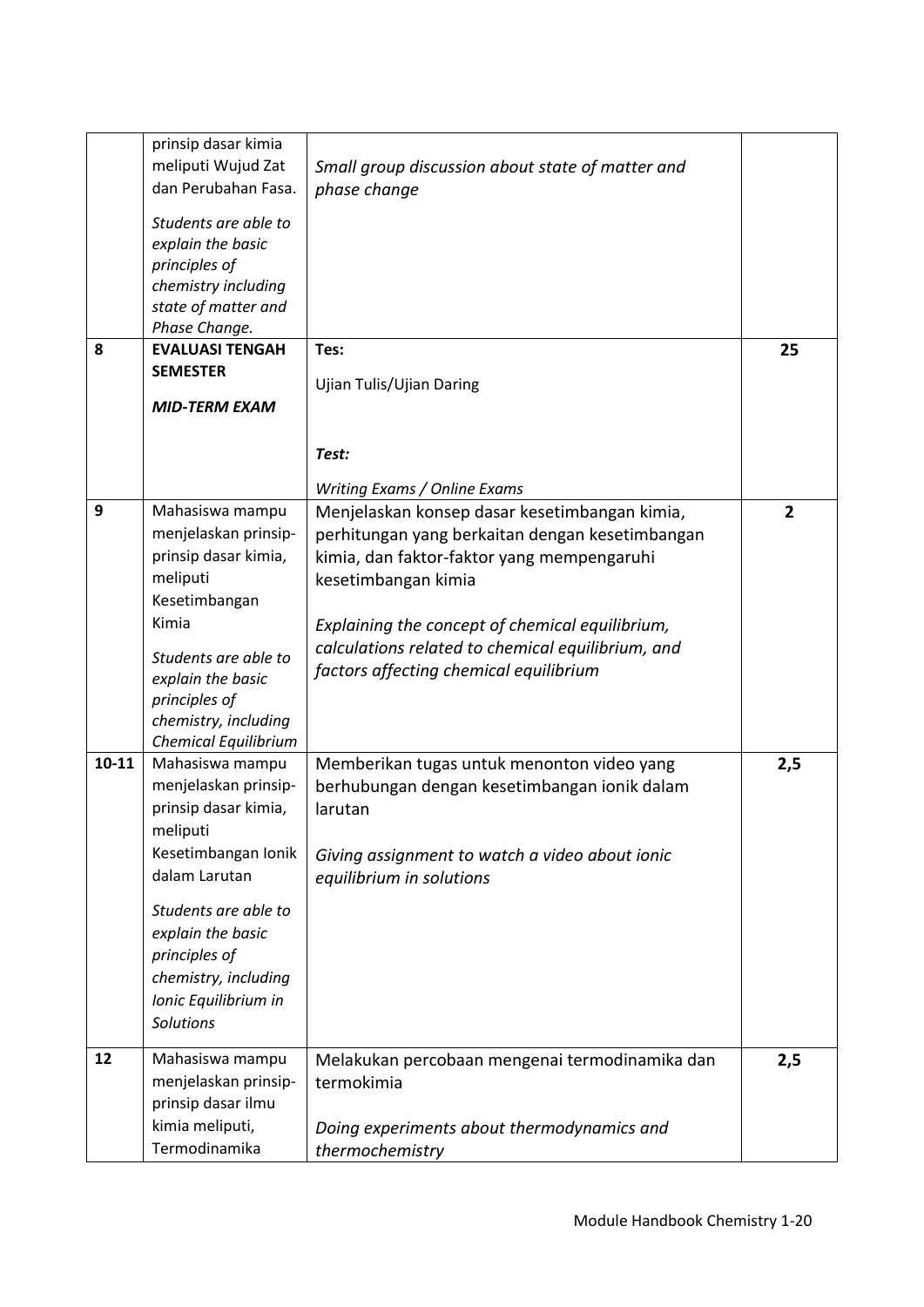|       | Kimia dan<br>Termokimia<br>Students are able to<br>explain the basic<br>principles of<br>chemistry including<br>Chemical<br>Thermodynamics<br>and<br>Thermochemistry                                         |                                                                                          |                                                                                     |
|-------|--------------------------------------------------------------------------------------------------------------------------------------------------------------------------------------------------------------|------------------------------------------------------------------------------------------|-------------------------------------------------------------------------------------|
| 13    | Mahasiswa mampu<br>menjelaskan prinsip-<br>prinsip dasar ilmu<br>kimia meliputi<br>Kinetika Kimia<br>Students are able to<br>explain the basic<br>principles of<br>chemistry including<br>Chemical Kinetics. | Memberikan soal kuis mengenai kinetika kimia<br>Giving a quiz about chemical kinetics    | Responsi:<br>2.5<br><b>Kuis: 15</b><br>Review<br>session:<br>2,5<br><b>Quiz: 15</b> |
| 14    | Mahasiswa mampu<br>menjelaskan prinsip-<br>prinsip dasar ilmu<br>kimia meliputi<br>Elektrokimia<br>Students are able to<br>explain the basic<br>principles of<br>chemistry including<br>electrochemistry     | Melakukan percobaan mengenai kinetika kimia<br>Doing experiments about chemical kinetics | 2,5                                                                                 |
| 15-16 | <b>EVALUASI AKHIR</b><br><b>SEMESTER</b><br><b>FINAL-SEMESTER</b><br><b>EXAM</b>                                                                                                                             | Tes:<br>Ujian Tulis/Ujian Daring<br>Test:<br>Writing Exams / Online Exams                | 25                                                                                  |
|       |                                                                                                                                                                                                              | Total bobot penilaian<br><b>Total assessment load</b>                                    |                                                                                     |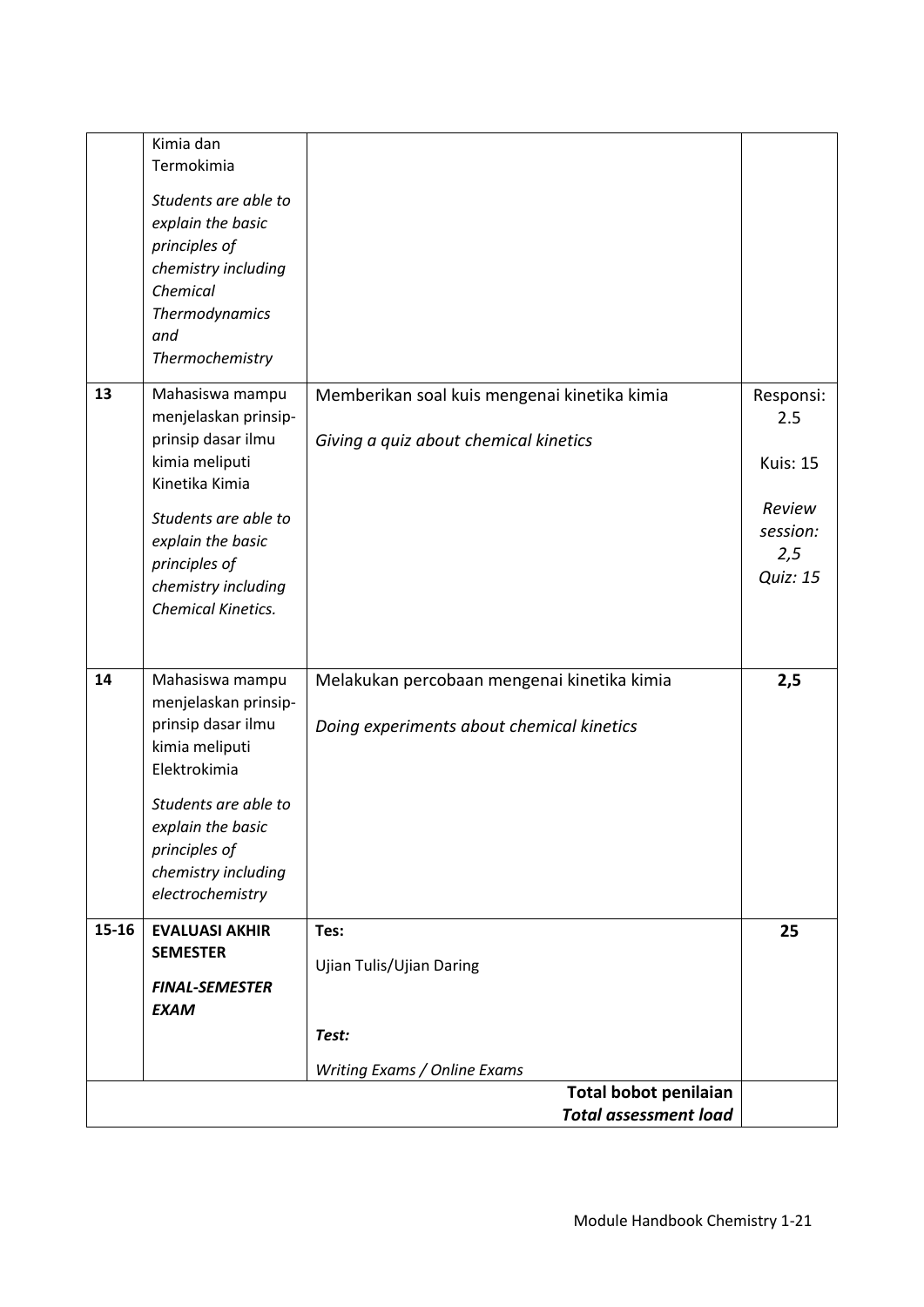#### **Indikator Pencapaian CPL Pada MK / Indicator of PLO achievement charged to the course**

| CPL yang dibebankan   | CPMK/                          | Minggu ke /          | <b>Bentuk Asesmen /</b>      | Bobot /          |
|-----------------------|--------------------------------|----------------------|------------------------------|------------------|
| pada MK / PLO charged | <b>Course Learning Outcome</b> | <b>Week</b>          | <b>Form of Assessment</b>    | Load $(\%)$      |
| to the course         | (CLO)                          |                      |                              |                  |
| CPL-01 / PLO-01       | CPMK 2 / CLO 2                 | Minggu ke-1/Week-1   | Diskusi kelompok/Group       | $\overline{2}$   |
|                       |                                |                      | discussion                   |                  |
|                       |                                | Minggu ke-2/Week-2   | Latihan soal/Exercises       |                  |
|                       |                                | Minggu ke 3/Week-3   | Tugas/Assignment             |                  |
|                       |                                | Minggu ke-8/Week-8   | Evaluasi Tengah              | 25               |
|                       |                                |                      | Semester/Mid-Term Exam       |                  |
|                       |                                | <b>Week-16</b>       | <b>Final Exam Question 1</b> | 16               |
|                       |                                |                      | and $2$                      |                  |
| CPL-05/PLO-05         | CPMK 1 / CLO 1                 | Minggu ke-4/Week 4   | Tugas kelompok/Group         | $\overline{2}$   |
|                       |                                |                      | task                         |                  |
|                       | <b>CPMK 2 / CLO 2</b>          | Minggu ke-13/Week 13 | Responsi/Review session      | $\overline{2}$   |
|                       |                                | Minggu ke-14/Week 14 | Responsi/Review session      | 2                |
| CPL-08 / PLO-08       | CPMK 1 / CLO 1                 | Minggu ke-9/Week-9   | Responsi/Review session      | $\overline{2}$   |
|                       | CPMK 2 / CLO 2                 | Minggu ke-5/Week- 5  | Kuis dan responsi/Quiz       | $2 + 15$         |
|                       |                                |                      | and review session           |                  |
|                       |                                | Minggu 6-7/Week 6-7  | Kuis dan tugas/Quiz and      | $\overline{2}$   |
|                       |                                |                      | assignment                   |                  |
|                       |                                | Minggu ke-10-11/Week | Tugas/Assignment             | 2,5              |
|                       |                                | $10 - 11$            |                              |                  |
|                       |                                | Minggu ke-12/Week 12 | Responsi/Review session      | 2,5              |
|                       |                                | <b>Week-16</b>       | <b>Final Exam Question 4</b> | 25               |
|                       |                                |                      |                              | $\Sigma = 100\%$ |

Module Handbook Chemistry 1-22